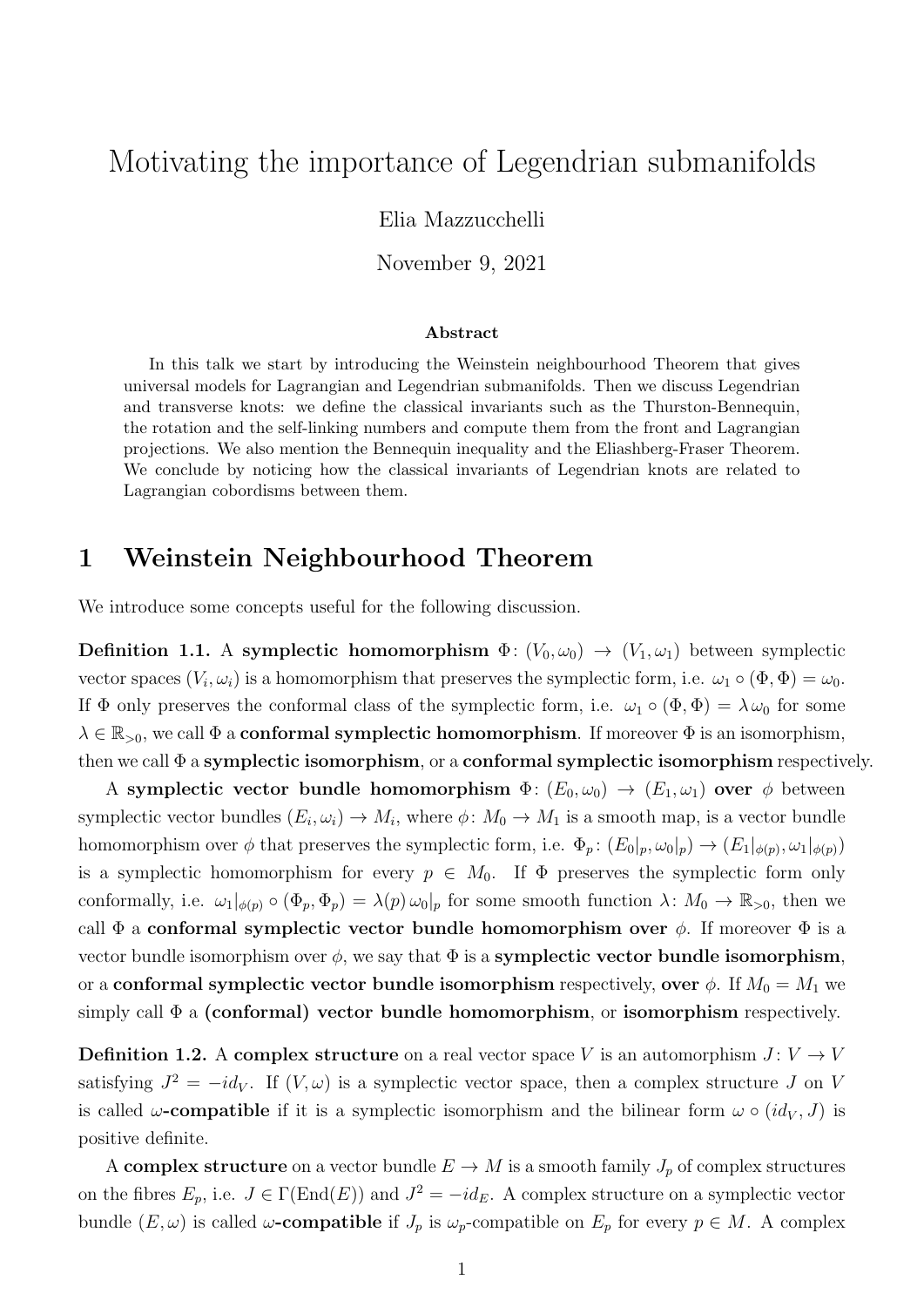structure on the tangent bundle of a manifold is called an almost complex structure. A symplectic manifold  $(M, \omega)$  equipped with an  $\omega$ -compatible almost complex structure J is called a Kähler manifold, in this case M has also a natural Riemannian structure given by the metric  $g := \omega \circ (id_{TM}, J).$ 

Let  $(Y, \xi = \ker \alpha)$  be a contact manifold with cooriented contact structure. A complex structure  $J: \xi \to \xi$  on  $\xi$  is called  $\xi$ -compatible if  $J$  is  $d\alpha|_{\xi}$ -compatible.

Remark 1.3. The space of  $\omega$ -compatible complex structures on a symplectic vector space  $(V, \omega)$ , equipped with the subspace topology inherited from  $End(V)$ , is non-empty and contractible, see [\[Gei08,](#page-19-0) Proposition 1.3.10]. This directly translates to the same statement for  $\omega$ -compatible complex structures on a symplectic vector bundle  $(E, \omega) \rightarrow M$ , see [\[Gei08,](#page-19-0) Proposition 2.4.5].

Let  $(Y, \xi = \ker \alpha)$  be a contact manifold with cooriented contact structure. Then  $(\xi, d\alpha|_{\xi})$  is a symplectic vector bundle over Y. Note that if  $\alpha$  is replaced by  $\lambda \alpha$  for some smooth function  $\lambda: Y \to \mathbb{R}_{>0}$ , then  $d(\lambda \alpha)|_{\xi} = \lambda d\alpha|_{\xi}$ , that is, the **conformal class** of the symplectic bundle structure depends only on the cooriented contact structure  $\xi$ . This allows us to make the following definition.

**Definition 1.4.** Let  $K \subset (Y, \xi = \ker \alpha)$  be an isotropic submanifold in a contact manifold with cooriented contact structure. Write  $(TK)^{\perp} \subset \xi|_K$  for the subbundle of  $\xi|_K$  that is symplectically orthogonal to TK with respect to the symplectic structure  $d\alpha|_{\xi}$ . Since the conformal class of this symplectic structure only depends on the contact structure  $\xi$ , not on the choice of contact form  $\alpha$ defining  $\xi$ , the bundle  $(TK)^{\perp}$  is determined by  $\xi$ . Note that the fact that K is isotropic implies that  $TK \subset (TK)^{\perp}$ . The quotient bundle

$$
CSN_Y(K) := (TK)^{\perp}/TK
$$

equipped with the conformal symplectic structure induced by  $d\alpha$  is called the **conformal symplectic** normal bundle of K in Y. So the normal bundle Nor  $K \cong (TY|_K)/TK$  of K in Y splits as

<span id="page-1-0"></span>
$$
\text{Nor } K \cong (TY|_K) / (\xi|_K) \oplus (\xi|_K) / (TK)^{\perp} \oplus CSN_Y(K). \tag{1}
$$

Analogously, let  $L \subset (M, \omega)$  be an isotropic submanifold in a symplectic manifold. Write  $(TL)^{\perp} \subset TM|_{L}$  for the subbundle of  $TM|_{L}$  that is symplectically orthogonal to TL with respect to the symplectic structure  $\omega$ . Note that in this setting the whole conformality argument can be dropped. We then define the **symplectic normal bundle** of  $L$  in  $M$  as

$$
SN_M(L):=(TL)^\perp /TL
$$

equipped with the symplectic structure induced by  $\omega$ . In this case the normal bundle of L in M splits as

<span id="page-1-1"></span>
$$
Nor L \cong (TM|_L)/(TL)^{\perp} \oplus SN_M(L). \tag{2}
$$

<span id="page-1-2"></span>Remark 1.5. In the contact case, observe that if dim  $Y = 2n + 1$  and dim  $K = k \leq n$ , then the rank of  $(TK)^{\perp}$  is  $2n - k$ , so the ranks of the three summands in the above splitting are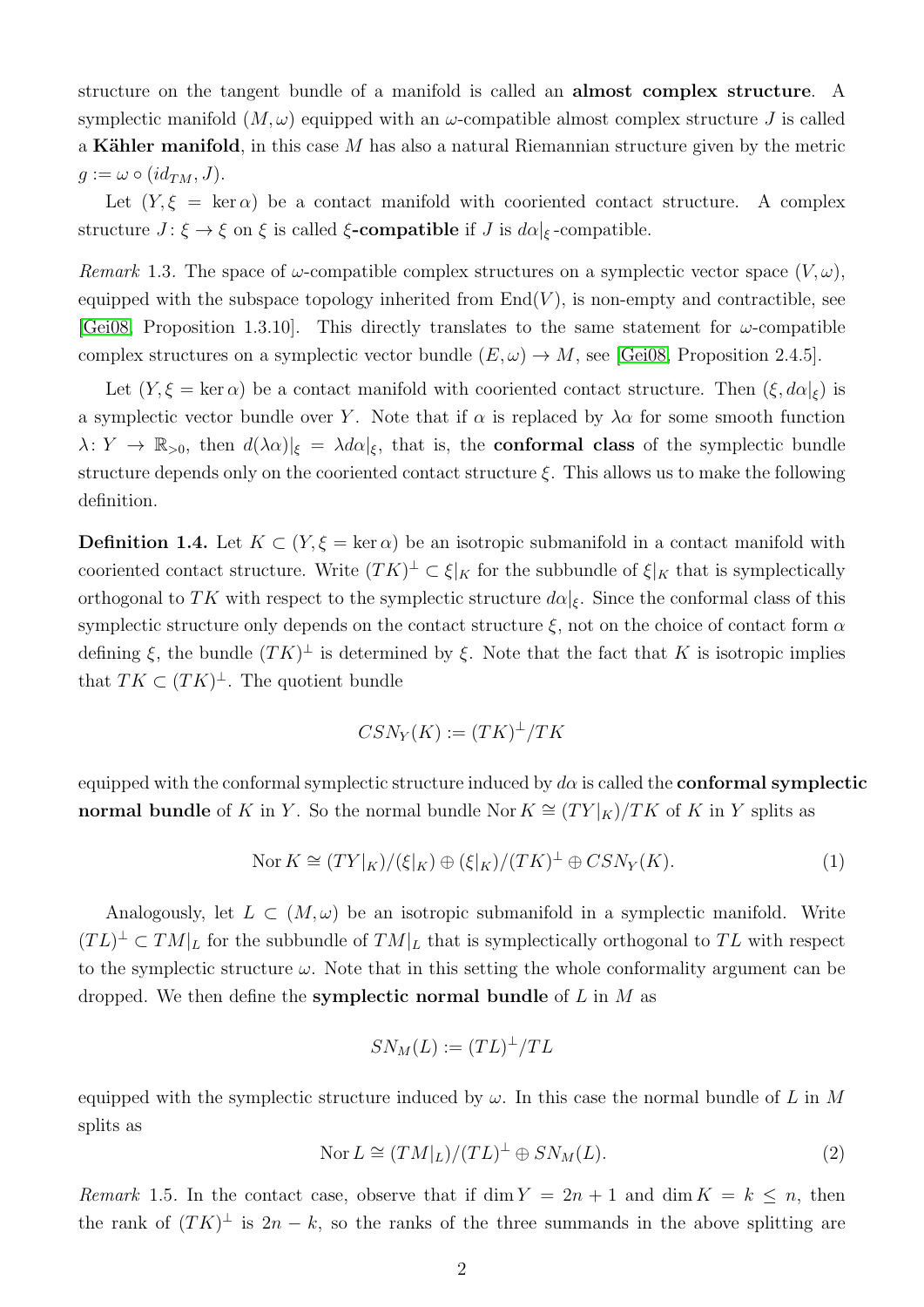1, k and  $2(n - k)$ , respectively. In the symplectic case, if dim  $M = 2n$  and dim  $L = l \leq n$ then the ranks of the two summands in the above splitting are l and  $2(n - l)$ . Our aim in this section is to show that a neighbourhood of  $K$  in  $Y$  is determined, up to contactomorphism, by the conformal symplectic isomorphism class of  $CSN_Y(K)$  and analogously a neighbourhood of L in M is determined up to symplectomorphism by the symplectic isomorphism class of  $SN<sub>M</sub>(L)$ . As a first step, we show that the the topological bundle type of the normal bundle Nor  $K$  is completely determined by the conformal symplectic normal bundle. The bundle  $(TY|_K)/(\xi|_K)$ is a trivial line bundle because  $\xi$  is cooriented. The Reeb vector field  $R_{\alpha}$  induces a nowhere vanishing section of this quotient bundle, so it is convenient to identify  $(TY|_K)/(\xi|_K)$  with the line subbundle  $\langle R_{\alpha} \rangle \subset TY$  spanned by  $R_{\alpha}$ . It is immediate that the second summand in Eq. [\(1\)](#page-1-0) is determined by the topological type of K alone, since  $(\xi|_K)/(TK)^{\perp} \cong T^*K$  via the vector bundle isomorphism  $\Psi: (\xi|_K)/(TK)^{\perp} \to T^*K$ ,  $[X] \mapsto i_X d\alpha|_{TK}$ . The same map also yields  $(TM|_L)/(TL)^{\perp} \cong T^*L$  for the symplectic case. Additionally, denoting by J a  $\xi$ -compatible complex structure on  $\xi$  we have a vector bundle isomorphism  $(\xi|_K)/(TK)^{\perp} \cong J(TK)$  and a conformal symplectic vector bundle isomorphism  $CSN_Y(K) \cong (TK \oplus J(TK))^{\perp}$ , see [\[Gei08,](#page-19-0) Proposition 2.5.5. In the symplectic case, an  $\omega$ -compatible complex structure on TM yields a vector bundle isomorphism  $(TM|_L)/(TL)^{\perp} \cong J(TL)$  and a symplectic vector bundle isomorphism  $SN_M(L) \cong (TL \oplus J(TL))^{\perp}$  in the same way. Thus Eq. [\(1\)](#page-1-0) also reads

<span id="page-2-0"></span>
$$
Nor K \cong \langle R_{\alpha} \rangle \oplus J(TK) \oplus (TK \oplus J(TK))^{\perp}
$$
\n(3)

and analogously Eq. [\(2\)](#page-1-1) reads

<span id="page-2-1"></span>
$$
Nor L \cong J(TL) \oplus (TL \oplus J(TL))^{\perp}.
$$
\n(4)

We can use Eq. [\(3\)](#page-2-0) (or Eq. [\(4\)](#page-2-1) respectively) to extend a conformal symplectic vector bundle isomorphism at the level of conformal symplectic normal bundles (or a symplectic vector bundle isomorphism at the level of symplectic normal bundles) to a vector bundle isomorphism at the level of normal bundles. Applying Gray's stability Theorem (or Moser's isotopy Theorem) to a suitable family of contact structures (symplectic structures) we then obtain the following results, see [\[Gei08,](#page-19-0) Theorem 2.5.8] for the contact case.

<span id="page-2-2"></span>**Theorem 1.6.** Let  $(Y_i, \xi_i)$  for  $i = 0, 1$  be contact manifolds with closed isotropic submanifolds  $K_i$ . If there is a conformal symplectic vector bundle isomorphism

$$
\Phi \colon CSN_{Y_0}(K_0) \to CSN_{Y_1}(K_1)
$$

over a diffeomorphism  $\phi: K_0 \to K_1$ , then  $\phi$  extends to a contactomorphism

$$
\psi \colon \mathcal{N}(K_0) \to \mathcal{N}(K_1)
$$

of suitable neighbourhoods  $\mathcal{N}(K_i)$  of  $K_i$  in  $Y_i$ , such that the maps  $D\psi|_{CSN_{Y_0}(K_0)}$  and  $\Phi$  are bundle homotopic as conformal symplectic vector bundle isomorphisms.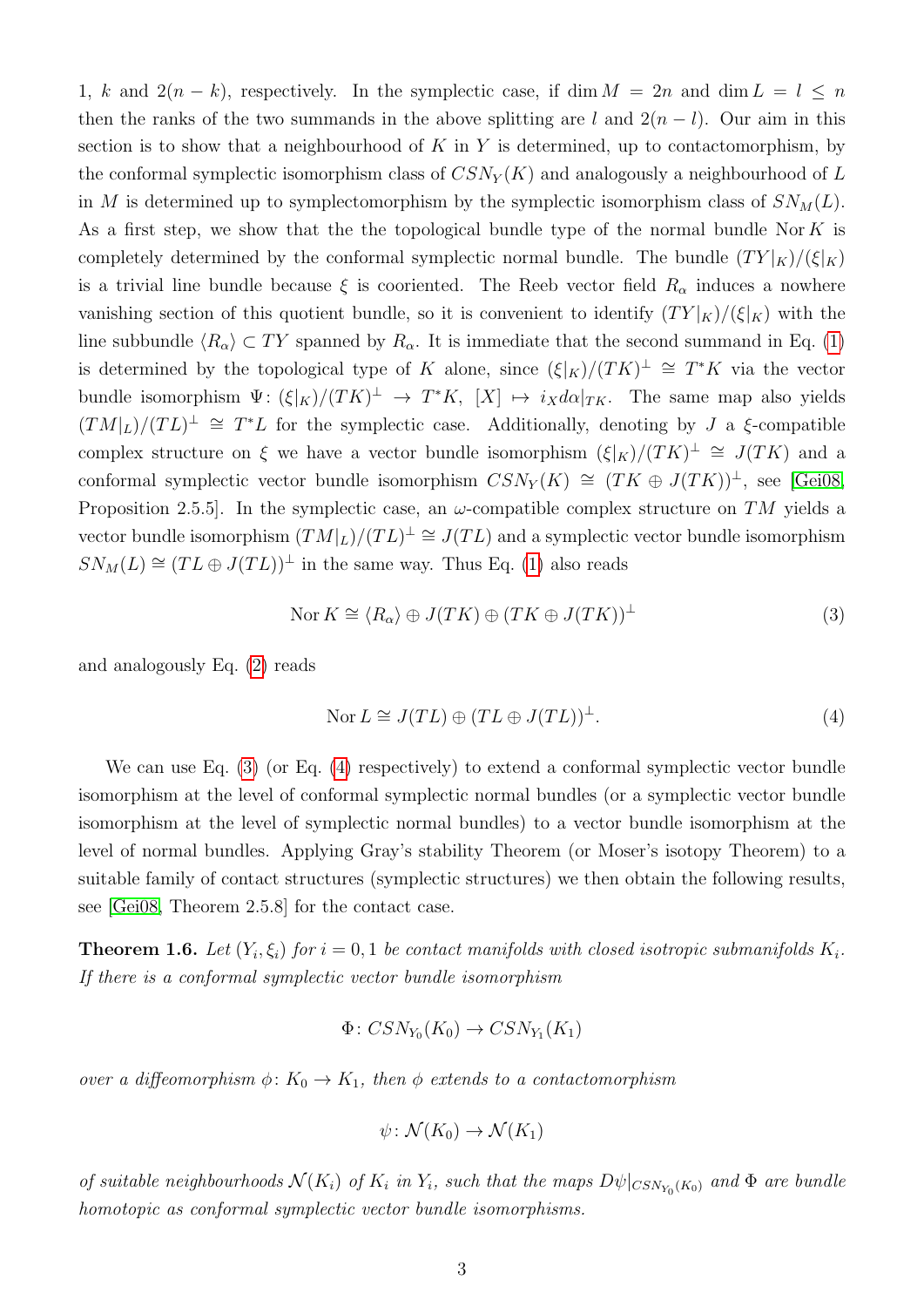$Analogously, let (M_i, \omega_i) for i = 0, 1 be symplectic manifolds with closed isotropic submanifolds  $L_i$ .$ If there is a symplectic vector bundle isomorphism

$$
\Phi\colon SN_{M_0}(L_0)\to SN_{M_1}(L_1)
$$

over a diffeomorphism  $\phi: L_0 \to L_1$ , then  $\phi$  extends to a symplectomorphism

$$
\psi \colon \mathcal{N}(L_0) \to \mathcal{N}(L_1)
$$

of suitable neighbourhoods  $\mathcal{N}(L_i)$  of  $L_i$  in  $M_i$ , such that the maps  $D\psi|_{SN_{M_0}(L_0)}$  and  $\Phi$  are bundle homotopic as symplectic vector bundle isomorphisms.

*Proof.* Let us start with the contact case. Choose contact forms  $\alpha_i$  of  $\xi_i$  for  $i = 0, 1$ , scaled in such a way that  $\Phi$  is actually a symplectic vector bundle isomorphism with respect to the symplectic structures on  $CSN_{Y_i}(K_i)$  given by  $d\alpha_i$ . We regard  $CSN_{Y_i}(K_i)$  and

$$
\text{Nor } K_i \cong \langle R_{\alpha_i} \rangle \oplus J_i(TK_i) \oplus (TK_i \oplus J_i(TK_i))^\perp
$$

as subbundles of  $TY_i|_{K_i}$ . Let  $\Phi_R: \langle R_{\alpha_1} \rangle \to \langle R_{\alpha_2} \rangle$  be the vector bundle isomorphism over  $\phi$ obtained by the requirement  $\Phi_R(R_{\alpha_0}(p)) := R_{\alpha_1}(\phi(p))$ . Let  $\Psi_i: J_i(TK_i) \to T^*K_i$  be the vector bundle isomorphism defined by taking the interior product with  $d\alpha_i$  as in Remark [1.5.](#page-1-2) Note that on a smooth manifold K there is a canonical symplectic structure  $\Omega_K$  on  $TK \oplus T^*K$  given by

$$
\Omega_K(X \oplus \eta, X' \oplus \eta') := \eta(X') - \eta'(X).
$$

Moreover, one can easily show, see [\[Gei08,](#page-19-0) Lemma 2.5.7], that the map

$$
id_{TK_i} \oplus \Psi_i \colon (TK_i \oplus J_i(TK_i), d\alpha_i) \to (TK_i \oplus T^*K_i, \Omega_{K_i})
$$

is a symplectic vector bundle isomorphism. Now notice that

$$
D\phi \oplus (D\phi^{-1})^* \colon (TK_0 \oplus T^*K_0, \Omega_{K_0}) \to (TK_1 \oplus T^*K_1, \Omega_{K_1})
$$

is a symplectic vector bundle isomorphism, where  $(D\phi^{-1})^*$ :  $T^*K_0 \to T^*K_1$  denotes the adjoint of  $D\phi^{-1}$ . It follows that

$$
D\phi \oplus \Psi_1^{-1} \circ (D\phi^{-1})^* \circ \Psi_0 \colon (TK_0 \oplus J(TK_0), d\alpha_0) \to (TK_1 \oplus J(TK_1), d\alpha_1)
$$

is also a symplectic vector bundle isomorphism over  $\phi$ . We define

$$
\widetilde{\Phi} := \Phi_R \oplus D\phi \oplus \Psi_1^{-1} \circ (D\phi^{-1})^* \circ \Psi_0 \oplus \Phi \colon \operatorname{Nor} K_0 \to \operatorname{Nor} K_1
$$

which is a symplectic vector bundle isomorphism over  $\phi$ . Let  $\tau_i$ : Nor  $K_i \to Y_i$  be tubular maps, i.e.  $\tau_i$  are embeddings such that under the identification of  $K_i$  with the zero section of Nor  $K_i$ , the map  $\tau|_{K_i}$  is the inclusion  $K_i \subset Y_i$ , and with respect to the splitting  $T(\text{Nor } K_i)|_{K_i} \cong TK_i \oplus \text{Nor } K_i \cong$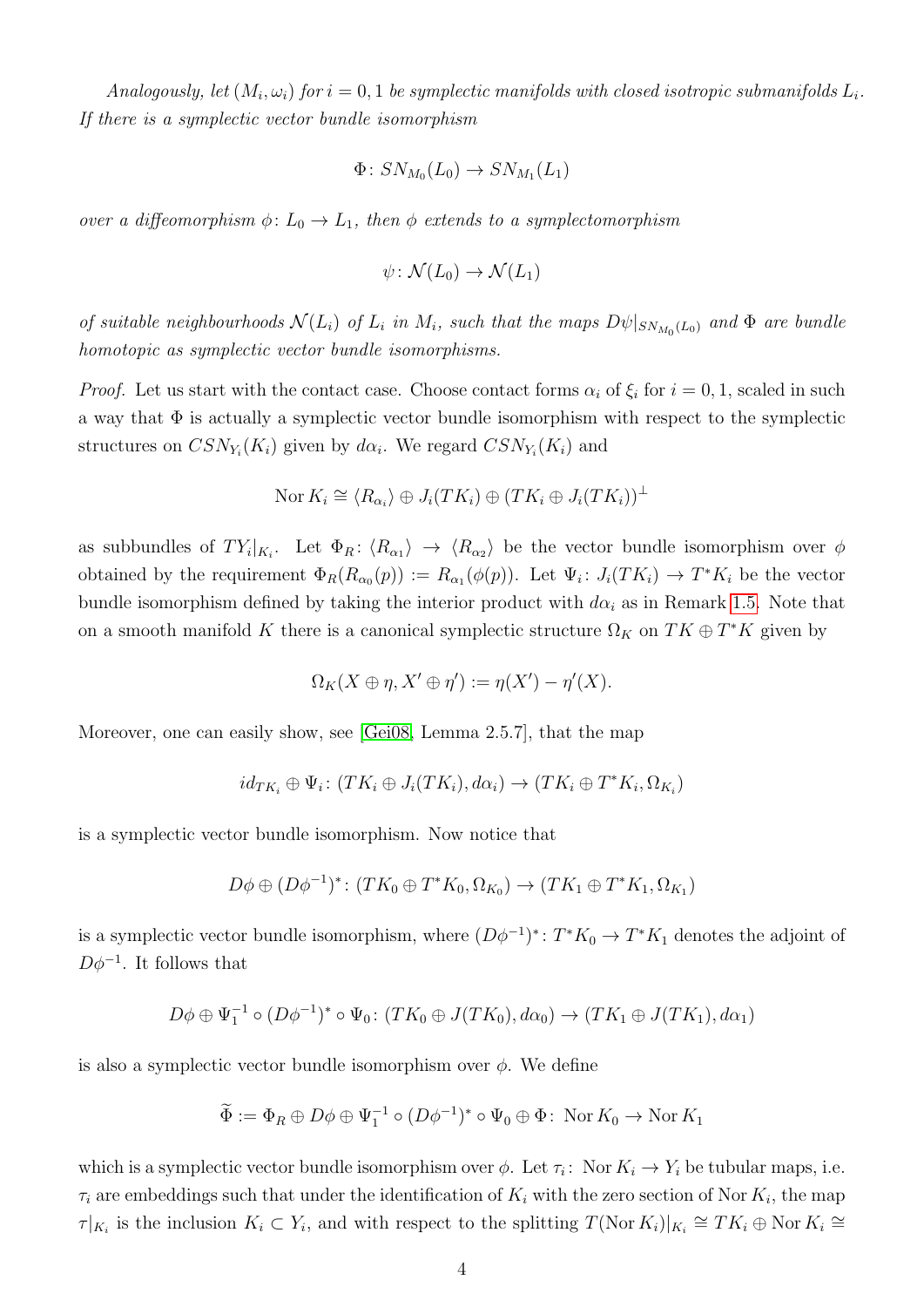$TY_i|_{K_i}$ , the derivative  $D\tau_i$  induces the identity on Nor  $K_i$  along  $K_i$ . Then

$$
\tau_1 \circ \widetilde{\Phi} \circ \tau_0^{-1} \colon \mathcal{N}(K_0) \to \mathcal{N}(K_1)
$$

is a diffeomorphism of suitable neighbourhoods  ${\cal N}(K_i)$  of  $K_i$  inducing the vector bundle isomorphism  $D\phi \oplus \tilde{\Phi}$ :  $TY_0|_{K_0} \to TY_1|_{K_1}$  along  $\phi$ , which by construction pulls  $\alpha_1$  back to  $\alpha_0$  and  $d\alpha_1$  back to d $\alpha_0$ . Hence,  $\alpha_0$  and  $(\tau_1 \circ \tilde{\Phi} \circ \tau_0^{-1})^* \alpha_1$  are contact forms on  $\mathcal{N}(K_0)$  that coincide on  $TY_0|_{K_0}$ , and so do their differentials. Now consider the family of 1-forms given by

$$
\beta_t = (1-t)\alpha_0 + t(\tau_1 \circ \widetilde{\Phi} \circ \tau_0^{-1})^* \alpha_1 \text{ for } t \in [0,1].
$$

On  $TY_0|_{K_0}$  we have that  $\beta_t = \alpha_0$  and  $d\beta_t = d\alpha_0$ . Since the contact condition  $\alpha \wedge (d\alpha)^n = 0$  is an open condition, we may assume, by shrinking  $\mathcal{N}(K_0)$  if necessary, that  $\beta_t$  is a contact form on  $\mathcal{N}(K_0)$  for all  $t \in [0,1]$ . By Gray's stability Theorem there exists an isotopy  $\psi_t$  of  $\mathcal{N}(K_0)$  fixing  $K_0$  and such that  $\psi_t^* \beta_t = \lambda_t \alpha_0$  for some smooth family of smooth functions  $\lambda_t \colon \mathcal{N}(K_0) \to \mathbb{R}_{>0}$ , for  $t \in [0,1]$ . It follows that the composition  $\psi := \tau_1 \circ \tilde{\Phi} \circ \tau_0^{-1} \circ \psi_1$  is the desired contactomorphism.

The proof of the symplectic case is obtained in the same way using Eq. [\(4\)](#page-2-1); in particular the factor relative to the Reeb field is absent. All the vector bundle isomorphisms work in the same way, up to replacing the conformal symplectic vector bundle  $(\xi_i, d\alpha_i)$  with  $(TM_i, \omega_i)$ , that means that all the terms "conformal" can be dropped. We then use the map  $\tau_1 \circ \tilde{\Phi} \circ \tau_0^{-1}$  to pull  $\omega_1$  back on  $\mathcal{N}(L_0)$  in order to apply Moser's isotopy Theorem, which concludes the proof in the analogous  $\Box$ way.

<span id="page-4-0"></span>**Corollary 1.7.** Let  $K_i \subset (Y_i, \xi_i)$  for  $i = 0, 1$  be closed Legendrian submanifolds. If they are diffeomorphic, then they have contactomorphic neighbourhood.

Analogously, let  $L_i \subset (M_i, \omega_i)$  for  $i = 0, 1$  be closed Lagrangian submanifolds. If they are diffeomorphic, then they have symplectomorphic neighbourhoods.

Proof. The conformal symplectic normal bundle of a Legendrian submanifold has rank 0, i.e. it is the zero vector bundle, thus we can apply Theorem [1.6.](#page-2-2) The same is true for the symplectic normal bundle of a Lagrangian submanifold.  $\Box$ 

<span id="page-4-1"></span>**Example 1.8.** Let  $K \subset (Y^3, \xi)$  be a Legendrian knot in a contact 3-manifold. We identify a neighbourhood of K with  $S^1 \times \mathbb{R}^2$ , where  $K \cong S^1 \times \{0\}$ . Then, with  $S^1$ -coordinate  $\theta$  and Cartesian coordinates  $(x, y)$  on  $\mathbb{R}^2$ , the contact structure

$$
\cos(\theta)dx - \sin(\theta)dy = 0
$$

provides a model for a neighbourhood of K.

**Example 1.9.** Let K be a smooth manifold and denote by  $\mathcal{E}_p$  be the space of germs at  $p \in K$  of smooth R-valued functions on K. We define an equivalence relation on  $\mathcal{E}_p$  by

$$
f_1 \sim f_2 : \iff f_1(p) = f_2(p) \text{ and } df_1(p) = df_2(p).
$$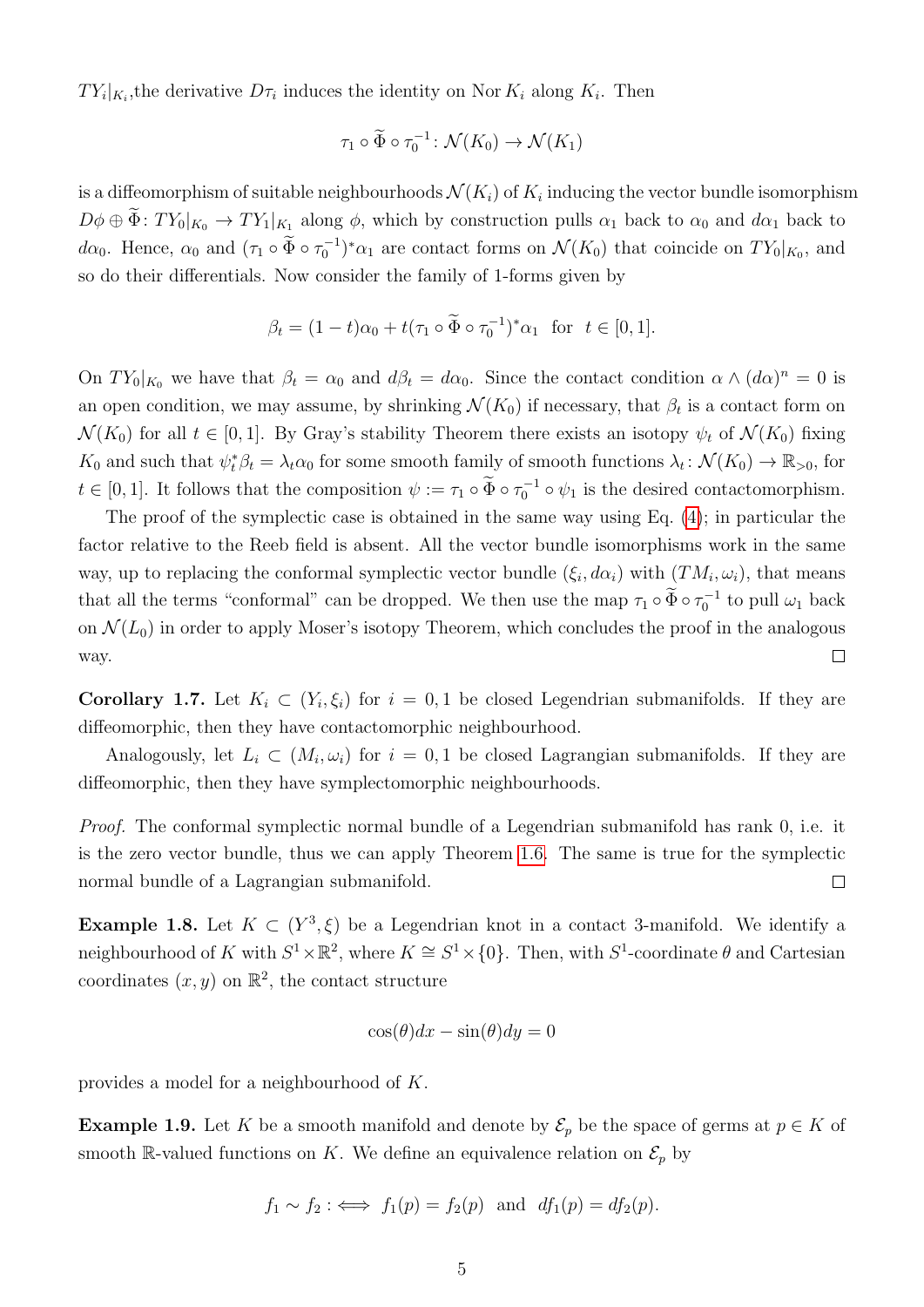The equivalence class  $j_p^1 f$  of a germ  $f \in \mathcal{E}_p$  is called a 1-jet at p. We define the 1-jet bundle of  $K$  as

$$
J^1K := \bigsqcup_{p \in K} \mathcal{E}_p / \sim.
$$

There exists a unique smooth structure on  $J^1K$  such that the bijection  $j_p^1 f \mapsto (f(p), df_p)$  is a diffeomorphism, then  $J^1 K$  can be identified with  $\mathbb{R} \times T^* K$ .

Let  $\lambda$  be the Liouville form on  $T^*K$  given in local coordinates  $(q^i, p^i)$  on  $T^*K$  by  $\lambda = \sum_i p^i dq^i$ . Writing z for the R-coordinate on  $\mathbb{R} \times T^*K$ , we have a natural contact structure on  $\mathbb{R} \times T^*K$ given by  $\xi = \ker(dz - \lambda)$  which is inherited by  $J^1K$  thanks to the diffeomorphism as above. We denote the inherited contact structure on  $J^1K$  by  $\xi_{jet}$ ; thus  $(J^1K, \xi_{jet})$  is canonically a contact manifold.

Every smooth function  $f \in C^{\infty}(K)$  determines a Legendrian embedding of K into  $(J<sup>1</sup>K, \xi_{jet})$ given by

$$
j^1(f) \colon K \to \mathbb{R} \times T^*K, p \mapsto (f(p), df_p).
$$

In particular, the identically zero function corresponds to the zero section  $j^1(0) \cong K \subset T^*K \subset$  $\mathbb{R} \times T^*K$ . If  $K \subset (Y, \xi)$  is a closed Legendrian submanifold, by Corollary [1.7](#page-4-0) a neighbourhood of K in Y is contactomorphic to a neighbourhood of  $j^1(0)$  in  $J^1K$ ; in this sense, for every Legendrian submanifold the zero section of its 1-jet bundle provides a model.

An analogous discussion shows that the zero section of cotangent bundles provide universal models for Lagrangian submanifolds. We summarize these special cases which are both known as the Weinstein neighbourhood Theorem, see [\[MS17,](#page-19-1) Theorem 3.4.13] for a direct proof of the symplectic case.

**Theorem 1.10** (Weinstein). Let  $K \subset (Y, \xi)$  be a closed Legendrian submanifold of a contact manifold. Then a neighbourhood of K in Y is contactomorphic to a neighbourhood of  $j^1(0)$ in  $J^1K$ .

Analogously, let  $L \subset (M, \omega)$  be a closed Lagrangian submanifold of a symplectic manifold. Then a neighbourhood of L in M is contactomorphic to a neighbourhood of the zero section in  $T^*L$ .

## 2 Legendrian Knots

The study of knots in 3-manifolds is a venerable subject in its own right, the main question being the classification of knots in 3-space up to isotopy. However, knots also play an important supporting role in the geometric topology of 3-manifolds and when we turn to contact 3-manifolds the situation is analogous. Here there are two distinguished classes of knots: the Legendrian and the transverse ones. Again, these are interesting objects in their own right, and much can be said about the classification of these knots up to isotopy through knots of the given type.

We first discuss how Legendrian and transverse knots can be visualised by two kinds of 2-dimensional projections adapted to the contact structure: the front and the Lagrangian projection. Then we introduce the classical invariants: the Thurston-Bennequin invariant and rotation number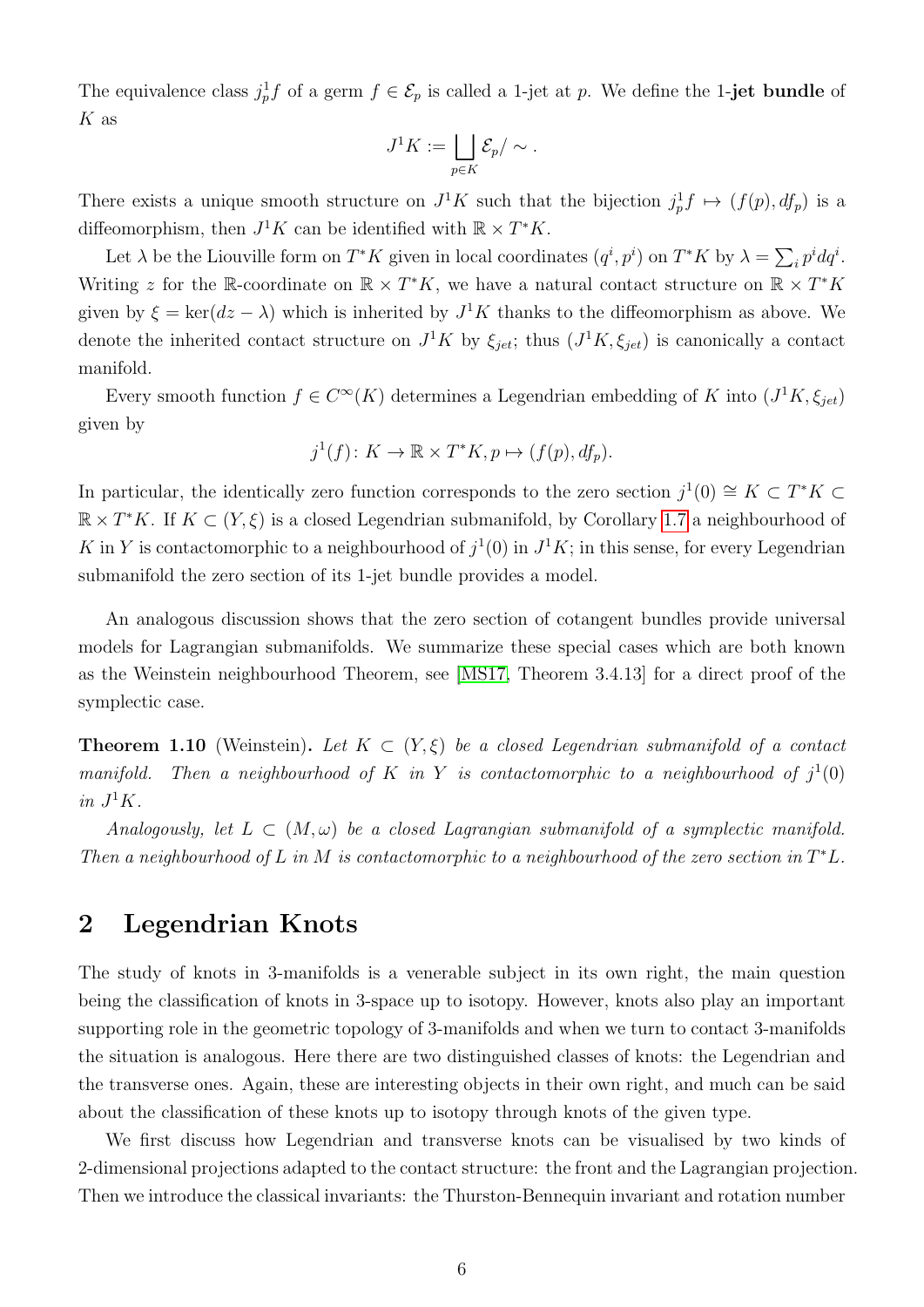of Legendrian knots, and the self-linking number of transverse knots. We discuss relations between these invariants and compute them from the knot projections.

**Definition 2.1.** A knot in a 3-manifold Y is an embedding of  $S<sup>1</sup>$  into Y. We say that a knot is topologically trivial, or an unknot, if it is isotopic to the boundary of an embedded disk in Y through an ambient isotopy  $\phi_t: Y \to Y$ . We say that a knot is **homologically trivial** if its integral homology class as a 1-simplex in Y is trivial.

Let now  $(Y, \xi)$  be a 3-dimensional contact manifold. A **Legendrian knot** in Y is an embedding  $\gamma: S^1 \to Y$  such that  $\dot{\gamma} \subset \xi$ , or equivalently  $\alpha(\dot{\gamma}) = 0$  for every local contact form  $\alpha$ . We denote by K the image of  $\gamma$ , which is a Legendrian submanifold of Y.

On the other hand, a **transverse knot** in Y is an embedding  $\gamma: S^1 \to Y$  such that  $\dot{\gamma} \oplus \xi = TY$ . If  $\xi = \ker \alpha$  is cooriented, we say that the knot is **positively** or **negatively transverse** depending on whether  $\alpha(\dot{\gamma}) > 0$  or  $\alpha(\dot{\gamma}) < 0$ .

We shall frequently have to associate with some given Legendrian knot a transverse or a second Legendrian knot, where this associated knot ought to be canonically defined up to transverse or Legendrian isotopy, respectively. This happens, for instance, when we want to prove the analogue for transverse knots of a result already proved for Legendrian knots.

**Definition 2.2.** Let  $\gamma: S^1 \to K \subset Y$  be a Legendrian knot. By Example [1.8,](#page-4-1) a neighbourhood of K in  $(Y, \xi)$  is contactomorphic to a neighbourhood of the Legendrian knot

$$
\theta \mapsto (\theta, x = 0, y = 0) \in S^1 \times \mathbb{R}^2, \ \theta \in S^1,
$$

with contact structure on  $S^1 \times \mathbb{R}^2$  given by the contact form

$$
\alpha = \cos(\theta)dx - \sin(\theta)dy.
$$

We identify  $\gamma$  with this model Legendrian  $S^1$ . Observe that the radial vector field  $X := x\partial_x + y\partial_y$ is a contact vector field, since  $\mathcal{L}_X\alpha = \alpha$ . On the boundary torus  $S := \{x^2 + y^2 = \delta\}$  for  $\delta > 0$ of a thin cylinder around K, there are two distinguished curves along which X is tangent to  $\xi$ , namely

$$
\gamma_{\pm} := (\theta, \pm \delta \sin(\theta), \pm \delta \cos(\theta)).
$$

Observe that  $\gamma_{\pm}$  is obtained from  $\gamma$  by pushing it in the direction of the vector field  $\pm(\sin(\theta)\partial_x +$ cos( $\theta$ ) $\partial_y$ ) tangent to  $\xi$  but transverse to  $\dot{\gamma}$ . Moreover, we have that  $\alpha(\dot{\gamma}_\pm) = \pm \delta$ . Different choices of  $\delta > 0$  yield knots that are isotopic as transverse knots. We therefore call  $\gamma_{\pm}$  the **positive** or negative, respectively, transverse push-off of  $\gamma$ .

The torus S is foliated by the Legendrian curves  $\theta \to (\theta, x_0, y_0)$ , with  $x_0^2 + y_0^2 = \delta$ . There are two further distinguished Legendrian curves on S, along which the contact planes are tangent to S. These are given by  $\gamma_l(\theta) := (\theta, \pm \delta \cos(\theta), \mp \delta \sin(\theta))$ . Notice that these Legendrian curves lie in the same homotopy class of  $\gamma_{\pm}$  as curves on S. We call either of them a **Legendrian push-off** of K. By varying the parameter  $\delta$  we see that these Legendrian push-offs are Legendrian isotopic to K.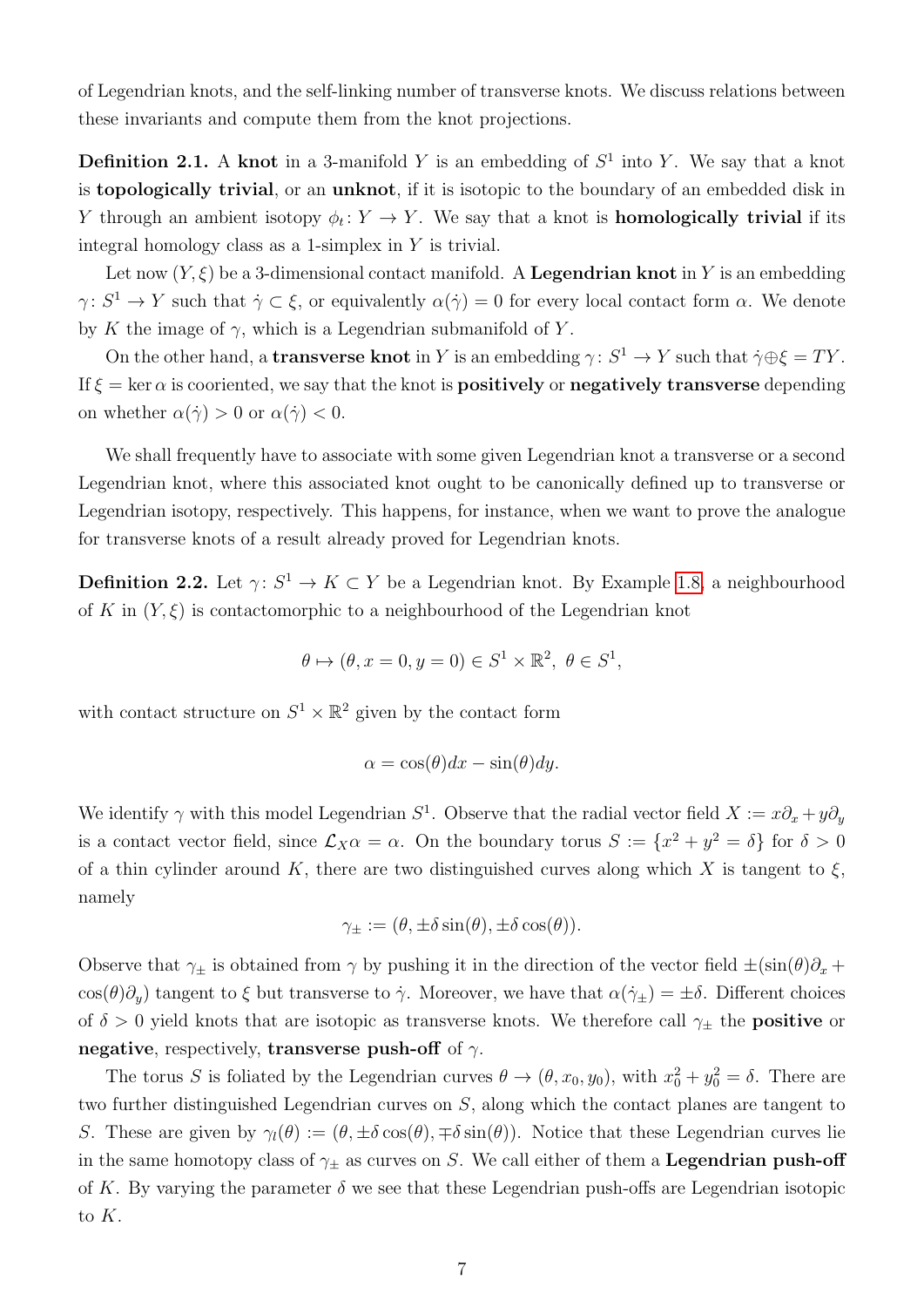Finally, given a transverse knot in a contact 3-manifold, we may think of it as the knot  $\theta \mapsto (\theta, x = 0, y = 0), \theta \in S^1$  in  $S^1 \times \mathbb{R}^2$  with contact structure given by  $d\theta + xdy - ydx = 0$ . This has Legendrian push-offs, but in contrast with the previous cases there is no canonical choice. For instance, for any  $k \in \mathbb{Z} \setminus \{0\}$  we can form the Legendrian push-off

$$
\theta \mapsto (\theta, \frac{1}{k}\cos(k^2\theta), \frac{1}{k}\sin(k^2\theta)).
$$

The invariants that we introduce later are supposed to distinguish Legendrian knots up to Legendrian isotopy.

**Definition 2.3.** Two Legendrian knots  $K_0$  and  $K_1$  in a contact manifold Y are **Legendrian isotopic** if there is a smooth map  $\Phi: S^1 \times [0,1] \to Y$  such that  $\Phi_0(S^1) = K_0$ ,  $\Phi_1(S^1) = K_1$  and for every  $t \in [0,1]$  we have that  $K_t := \Phi_t(S^1) := \Phi(S^1, t)$  is a Legendrian knot.

Analogously, two transverse knots  $K_0$  and  $K_1$  in a contact manifold Y are **transverse isotopic** if there is a smooth map  $\Phi: S^1 \times [0,1] \to Y$  such that  $\Phi_0(S^1) = K_0$ ,  $\Phi_1(S^1) = K_1$  and for every  $t \in [0,1]$  we have that  $K_t := \Phi_t(S^1) := \Phi(S^1, t)$  is a transverse knot.

The following Proposition follows from Gray's stability Theorem and it shows that Legendrian isotopies are equivalent to contact isotopies, see [\[Gei08,](#page-19-0) Theorem 2.6.2].

<span id="page-7-0"></span>**Proposition 2.4.** Two Legendrian knots  $K_0$ ,  $K_1$  are Legendrian isotopic if and only if there exists a one-parameter family of contact diffeomorphisms  $\phi_t \colon Y \to Y$  such that  $\phi_0 = id$  and  $\phi_1(K_0) = K_1.$ 

For questions such as surgery descriptions of contact 3-manifolds, the Legendrian or transverse knots of primary interest are those in  $S<sup>3</sup>$  with its standard contact structure. Given any knot in  $S^3$ , we may assume that it misses a given point and regard it as a knot in  $\mathbb{R}^3$ . Since  $S^3$ without a point and equipped with the standard contact structure is contactomorphic to  $\mathbb{R}^3$  with its standard contact structure, any Legendrian knot in  $S<sup>3</sup>$  may be regarded as a Legendrian knot in  $(\mathbb{R}^3, \xi_{st})$  where  $\xi_{st} = \ker \alpha_{st}$  and  $\alpha_{st} = dz + xdy$ .

**Definition 2.5.** The front projection of a parametrised curve  $\gamma(s) = (x(s), y(s), z(s))$  in  $(\mathbb{R}^3, \xi_{st})$  is the curve

$$
\gamma_F(s):=(y(s),z(s));
$$

its Lagrangian projection is the curve

$$
\gamma_L(s) := (x(s), y(s)).
$$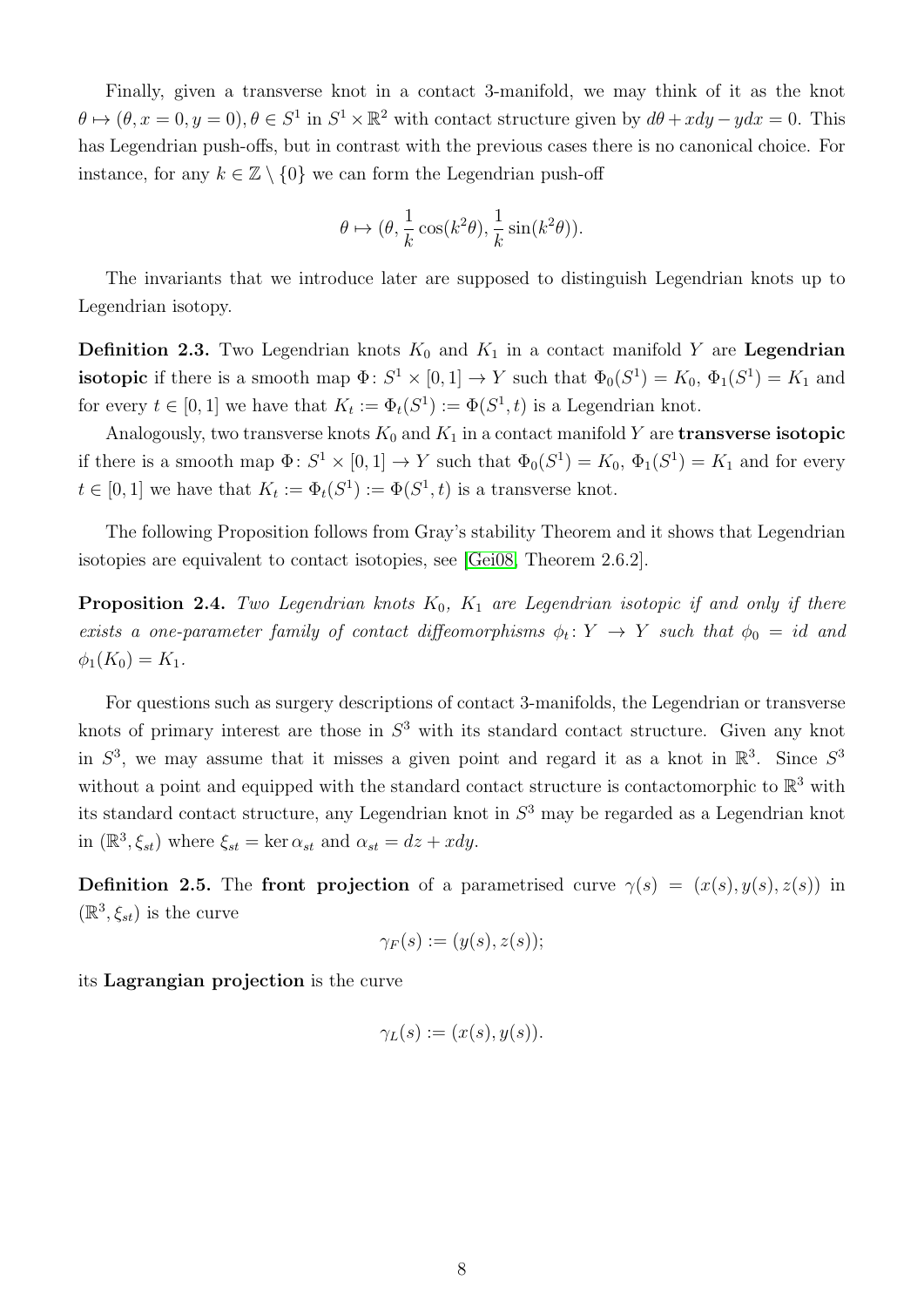

Figure1: ([\[MS17\]](#page-19-1)) Front projections of four different Legendrian knots in  $\mathbb{R}^3$ .

#### Example 2.6.

**Lemma 2.7.** Let  $\gamma: (a, b) \to (\mathbb{R}^3, \xi_{st})$  be a Legendrian immersion. Then its front projection  $\gamma_F$ does not have any vertical tangencies. Away from the cusp points,  $\gamma$  is recovered from its front projection via  $x(s) = -\frac{z'(s)}{y'(s)}$  $\frac{z'(s)}{y'(s)} = -\frac{dz}{dy}$ , i.e.  $x(s)$  is the negative slope of the front projection. The curve  $\gamma$  is embedded if and only if  $\gamma_F$  has only transverse self-intersections.

**Lemma 2.8.** Let  $\gamma: (a, b) \to (\mathbb{R}^3, \xi_{st})$  be a Legendrian immersion. Then its Lagrangian projection  $\gamma_L(s) = (x(s), y(s))$  is also an immersed curve. The curve  $\gamma$  is recovered from  $\gamma_L$  via

$$
z(s_1) = z(s_0) - \int_{s_0}^{s_1} x(s)y'(s)ds.
$$

A Legendrian immersion  $\gamma: S^1 \to (\mathbb{R}^3, \xi_{st})$  has a Lagrangian projection that encloses zero area. Moreover,  $\gamma$  is embedded if and only if every loop in  $\gamma_L$  (except, in the closed case, the full loop  $\gamma_L$ ) encloses a non-zero oriented area. Any curve immersed in the  $(x, y)$ -plane is the Lagrangian projection of a Legendrian curve in  $(\mathbb{R}^3,\xi_{st})$ , unique up to translation in the z-direction. A closed immersed curve  $\gamma_L$  in the  $(x, y)$ -plane lifts to a Legendrian immersion of  $S^1$  in  $(\mathbb{R}^3, \xi_{st})$  if and only if  $\int_{\gamma_L} x dy = 0$ .

**Definition 2.9.** A knot diagram  $K_P$  is the image of one or two disjoint knots in  $\mathbb{R}^3$  under a generic projection onto a 2-plane P in  $\mathbb{R}^3$  such that the projected knots are immersed except for transverse double points. A knot diagram is called oriented if every knot is oriented; in this case the images of the knots inherit the orientation from the respective knots.

<span id="page-8-0"></span>**Definition 2.10.** The writhe of an oriented knot diagram  $K_P$  is the signed number of self-crossings of the diagram, where the sign of the crossing is given as shown in the following image.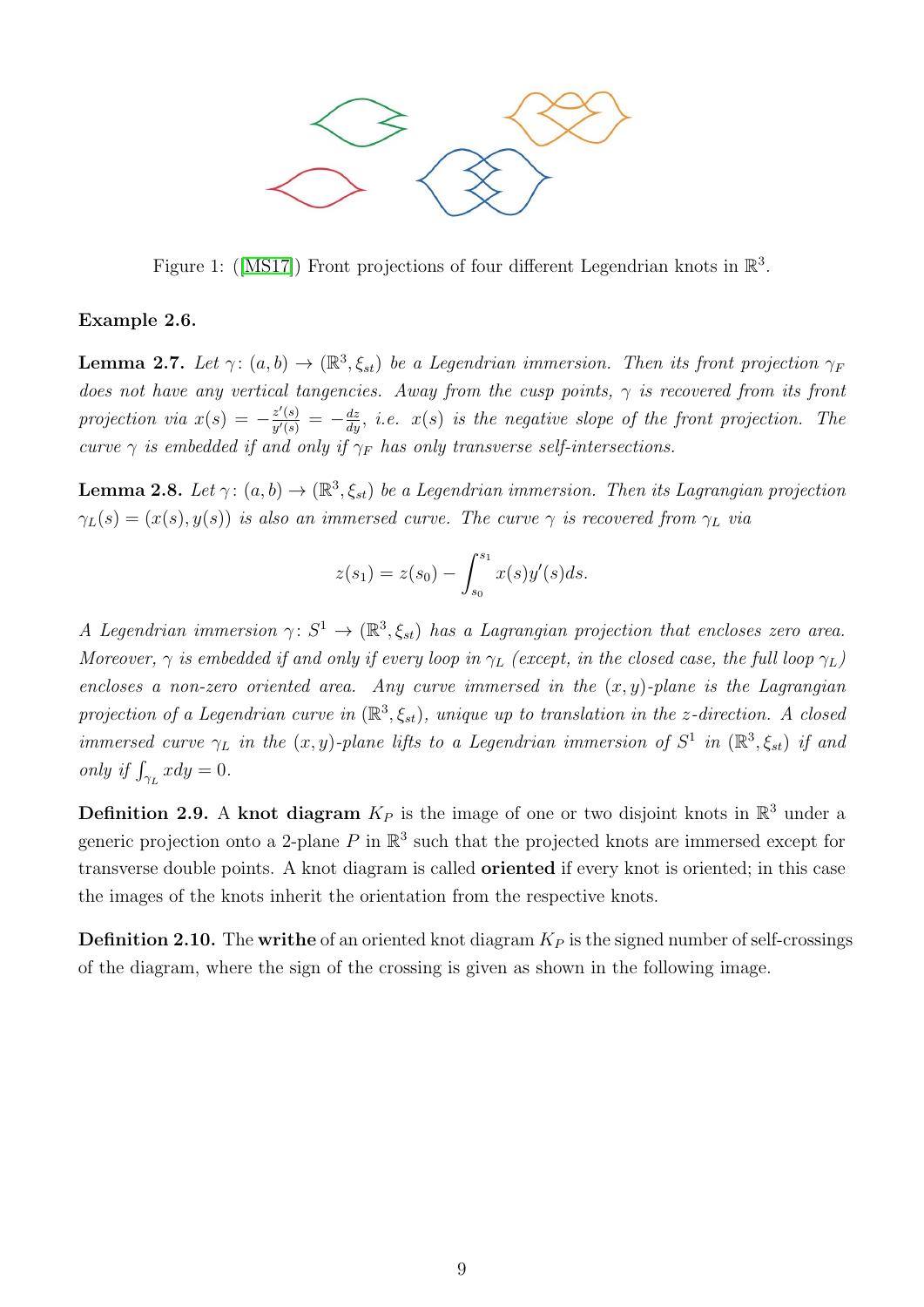

Figure 2:([\[Gei08\]](#page-19-0)) Signs of crossings in a knot diagram: Right-handed is positive, left-handed is negative.

We denote this number by writhe  $(K_P)$ . We denote the number of points where  $K_P$  fails to be an immersion by  $\mathsf{cusps}(K_P)$ .

Remark 2.11. If K and  $K'$  are isotopic, then we choose an orientation on K and the orientation on K' will be the one such that K and K' are isotopic as oriented knots. Then the writhe of a knot diagram obtained from K and K' is independent of the chosen orientation of K, since if the orientation is reversed, both strands at each crossing reverse their direction, which leaves the sign of the crossing unchanged.

## 3 Topological preliminaries

**Proposition 3.1** ([\[Gei08\]](#page-19-0)). Let Y be a closed, oriented 3-manifold. Every homology class  $c \in$  $H_1(Y, \mathbb{Z})$  is represented by a knot  $K_c$  in Y.

**Proposition 3.2** ([\[Gei08\]](#page-19-0)). Let Y be a closed, oriented 3-manifold. Every homology class  $c \in$  $H_2(Y, \mathbb{Z})$  is represented by a smoothly embedded closed, oriented surface  $\Sigma_c \subset Y$ .

<span id="page-9-0"></span>**Proposition 3.3** ( $[Gei08]$ ). Let K be a nullhomologous oriented knot in a closed, oriented 3-manifold Y. Let  $c \in H_2(Y,K)$  be a relative class that maps to  $\partial_* c = [K]$ , the generator of  $H_1(K)$ , under the boundary homomorphism  $\partial_*\colon H_2(Y,K) \to H_1(K)$ ; such a class exists by the homology long exact sequence of the pair  $(Y, K)$ . Then there is an embedded compact, oriented surface  $\Sigma_c$  in Y with  $\partial \Sigma_c = K$  as oriented manifolds and  $[\Sigma_c]_{(Y,K)} = c$ .

**Definition 3.4.** Let K be a nullhomologous knot in an oriented closed 3-manifold Y. An embedded connected, compact, orientable surface  $\Sigma$  with  $\partial \Sigma = K$  is called a **Seifert surface** for K. Under these assumptions such a surface exists by Proposition [3.3.](#page-9-0) If K is orientated, we say that  $\Sigma$  is **compatible** if  $\Sigma$  is oriented in such a way that the induced orientation on  $\partial \Sigma = K$ coincides with the orientation on K.

**Definition 3.5.** Let Y be an oriented 3-manifold with  $H_1(Y, \mathbb{Z}) \cong 0$ ; in the following we are interested to the cases where Y is  $\mathbb{R}^3$  or  $S^3$ . Let K be a knot in Y and denote by N a closed tubular neighbourhood of K in Y. Such a neighbourhood is diffeomorphic to the solid torus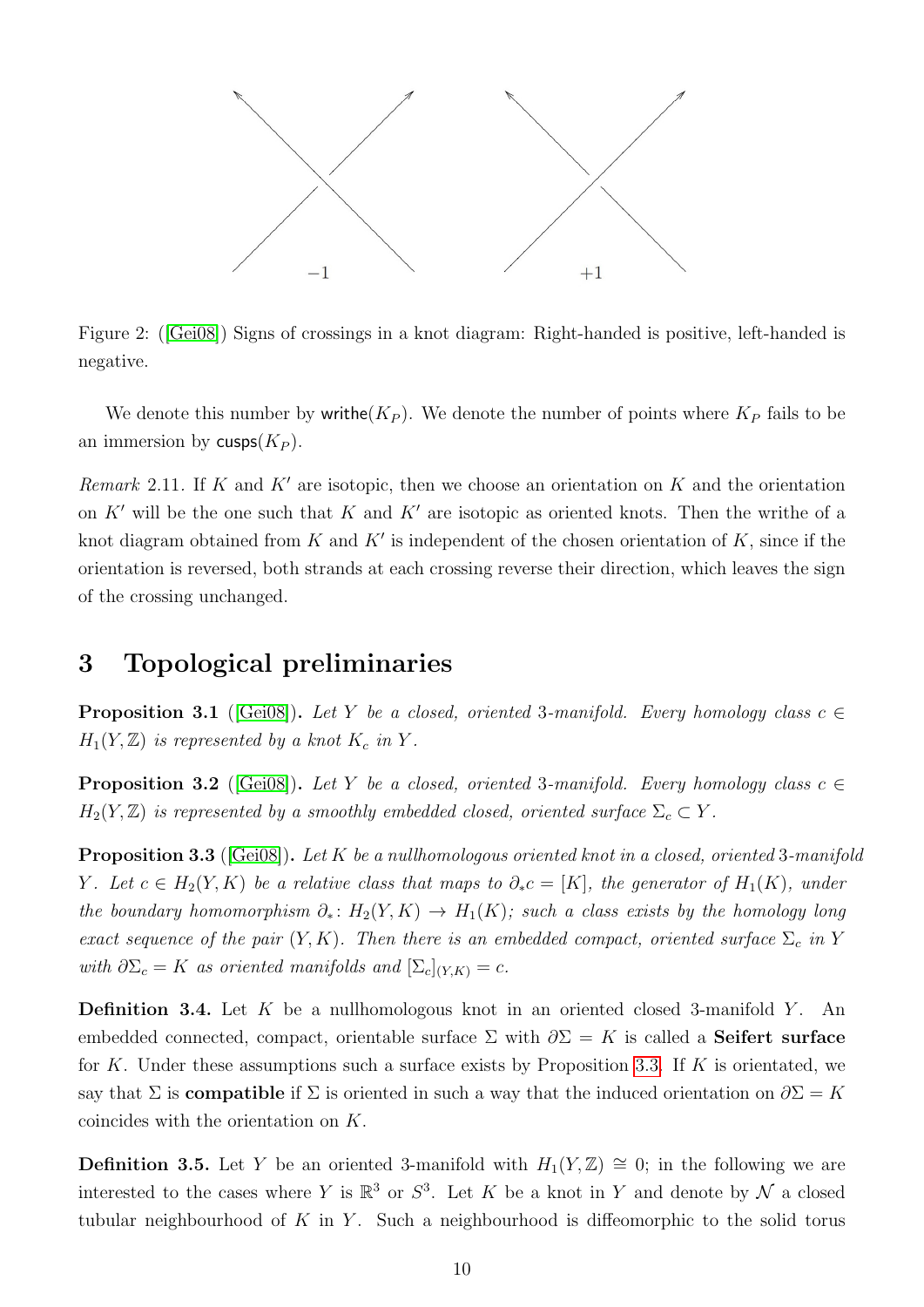$S^1 \times D^2$ , since it is the only orientable  $D^2$ -bundle over  $S^1$ . Let C be the closure of  $Y \setminus \mathcal{N}$  in Y, then by the Mayer-Vietoris sequence for  $Y = \mathcal{N} \cup \mathcal{C}$  with  $\mathcal{N} \cap \mathcal{C} \cong T^2$  we have

$$
H_2(Y) \cong 0 \to H_1(T^2) \cong \mathbb{Z} \oplus \mathbb{Z} \to H_1(\mathcal{N}) \oplus H_1(\mathcal{C}) \cong \mathbb{Z} \oplus H_1(\mathcal{C}) \to H_1(Y) \cong 0.
$$

It follows that  $H_1(\mathcal{C}) \cong \mathbb{Z}$  and that on  $T^2 \cong \partial \mathcal{N}$  there are two distinct curves, unique up to isotopy.

- 1. The **meridian**  $\mu$ , defined as a simple closed curve whose homotopy class generates the kernel of the homomorphism  $H_1(T^2) \to H_1(\mathcal{N})$ .
- 2. The **preferred longitude**  $\lambda$ , a simple closed curve whose homotopy class generates the kernel of the homomorphism  $H_1(T^2) \to H_1(\mathcal{C})$ .

We give  $T^2 = \partial \mathcal{N}$  the induced orientation. We also assume K to be oriented. Then  $\lambda$  can be oriented by requiring it to be isotopic to K in  $\mathcal N$  as oriented curve; the orientation we choose for  $\mu$ is the one that turns  $\mu$ ,  $\lambda$  into a positive basis for that homology group. With an appropriate choice of generator for  $H_1(\mathcal{C}) \cong \mathbb{Z}$ , the homomorphism  $H_1(T^2) \to H_1(\mathcal{N}) \oplus H_1(\mathcal{C})$  is then characterised by  $[\mu] \to (0, 1)$  and  $[\lambda] \to (1, 0)$ . By excision and homotopy equivalence, we have that

$$
H_2(Y, Y \setminus K) \cong H_2(\mathcal{N}, \partial \mathcal{N}),
$$

generated by a meridional disc; this follows from considering the homology long exact sequence of the pair  $(S^1 \times D^2, T^2)$ . The homology exact sequence of the pair  $(Y, Y \setminus K)$  then shows that the kernel of the homomorphism

$$
H_1(Y \setminus K) \to H_1(Y)
$$

induced by inclusion is isomorphic to  $\mathbb{Z}$ , generated by the homology class [µ].

**Definition 3.6.** Let  $K'$  be a second oriented knot disjoint from  $K$ . Then the homology class  $[K']_{Y \setminus K}$  lies in the kernel of the above homomorphism, hence

$$
[K']_{Y\setminus K}=n[\mu]
$$

for a uniquely determined  $n \in \mathbb{Z}$ . This number, which is clearly an isotopy invariant, is called the linking number  $\mathsf{lk}(K,K')$  of K and  $K'$ .

Remark 3.7. Observe that the linking number is additive in the following sense. Given two disjoint oriented knots  $K'_1, K'_2$  in the complement of K, the homology class  $[K'_1 + K'_2]_{Y \setminus K}$  represented by their connected sum  $K'_1 + K'_2$  is the sum of the homology classes represented by the two knots, hence

$$
{\rm lk}(K,K_1'+K_2')={\rm lk}(K,K_1')+{\rm lk}(K,K_2').
$$

<span id="page-10-0"></span>Moreover, it is obvious that  $lk(K, \mu) = 1$ . In particular, adding a right-handed twist to K' with respect to K, i.e. passing to the connected sum  $K'+\mu$ , increases the linking number by 1. Finally, notice that  $\mathsf{lk}(K, K')$  changes sign if the orientation of either K or K' is reversed.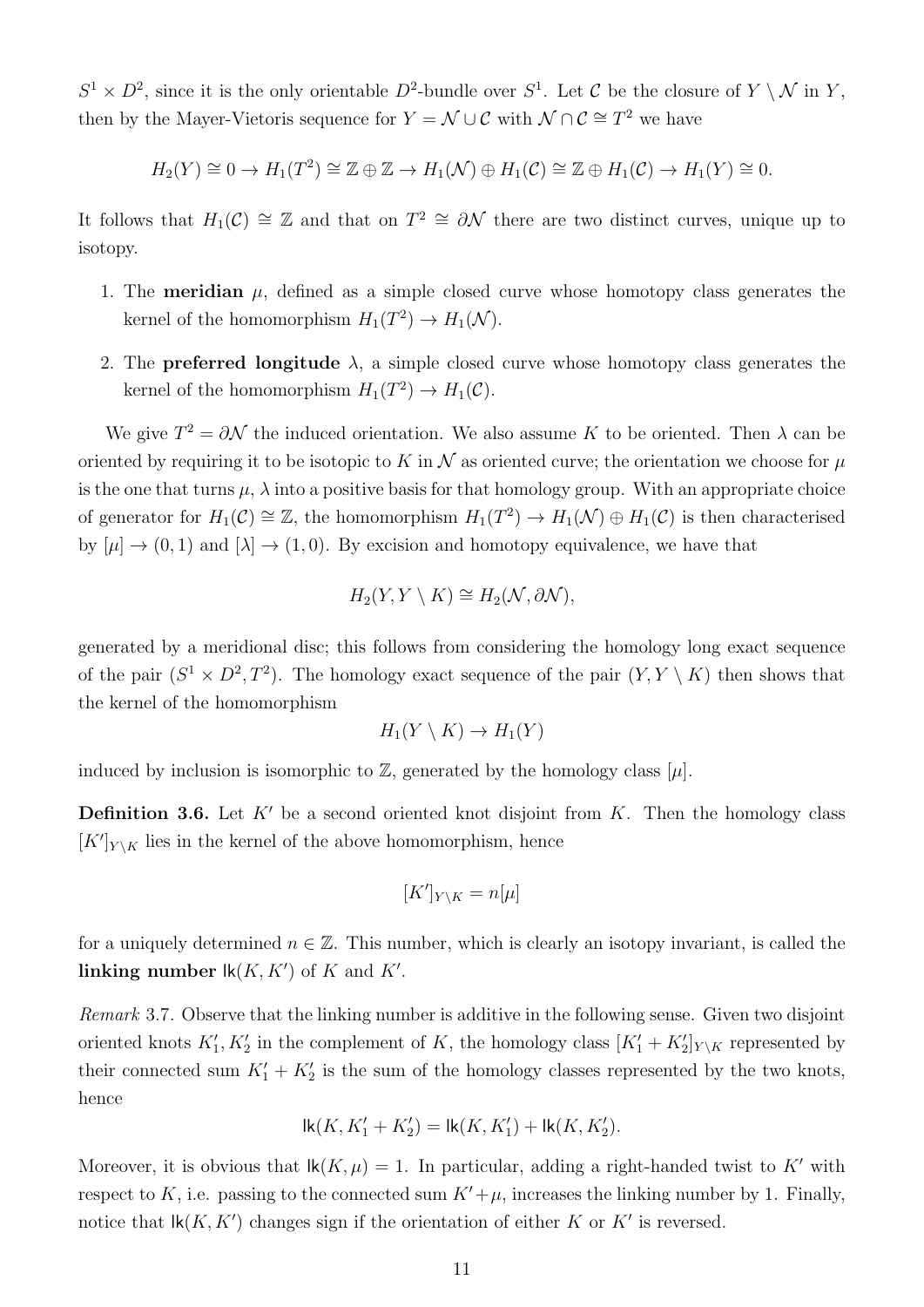**Proposition 3.8.** Let  $K, K' \subset \mathbb{R}^3$  be two disjoint oriented knots given by an oriented knot diagram  $K_P$ . Then  $\mathsf{lk}(K,K')$  equals the number of the crossings where  $K'$  crosses under  $K$ , counted with sign as in Definition [2.10.](#page-8-0)

*Proof.* A positive crossing of K' under K can be turned into an overcrossing by replacing  $K'$ with the connected sum  $K' - \mu$ ; analogously, a negative undercrossing can be turned into an overcrossing by passing to  $K' + \mu$ . Hence, if  $n \in \mathbb{Z}$  denotes the total number of times the knot  $K'$ crosses under K, then  $K' - n\mu$  crosses over K at all crossings. This implies  $\mathsf{lk}(K, K' - n\mu) = 0$ , and hence  $\text{lk}(K, K') = n$ .  $\Box$ 

## 4 The classical invariants

For this whole section, let  $(Y, \xi)$  be a **closed orientable** contact 3-manifold with cooriented contact structure and assume that Y is oriented in such a way that  $\alpha \wedge d\alpha$  is a positive volume form on Y for every local contact form  $\alpha$ . Let  $K \subset Y$  be an **nullhomologous** oriented knot in Y with compatible Seifert surface  $\Sigma$ . Note that the case  $(Y,\xi)=(\mathbb{R}^3,\xi_{st})$  is included in the whole discussion as one can pass to the one-point compactification  $S^3$ ; moreover, both K and  $\Sigma$ can always be assumed to miss the compactification point. Note that every knot in  $\mathbb{R}^3$  or  $S^3$  is clearely nullhomologous.

**Definition 4.1.** Let K be Legendrian. Since  $TK \subset \xi$ , the normal bundle Nor  $K \cong (TY|_K)/TK$ of  $K$  in  $Y$  splits into

$$
Nor K \cong (TY|_K)/(\xi|_K) \oplus (\xi|_K)/TK.
$$

A contact framing of K is a trivialisation of Nor K defined by a choice of this splitting.

Remark 4.2. The geometrical interpretation of a contact framing of  $K$  is the following. In order to define a framing of K, we need to specify a parallel curve to K, which we take as a longitude  $\lambda$ on the boundary of a tubular neighbourhood  $\mathcal N$  of K in Y. A contact framing can be the one corresponding to the parallel curve we get by pushing K in a direction transverse to  $\xi$ . In the definition above, this would correspond to choosing a section of the factor  $(TY|_K)/(\xi|_K)$ . Note that a canonical choice for such a section is the Reeb field. Alternatively, a contact framing can be the one obtained by pushing K in a direction tangent to  $\xi$  but transverse to K, i.e. by a transverse push-off. This would correspond to choosing a section of  $(\xi|_K)/TK$ , and yields the same overall trivialisation of Nor K.

**Definition 4.3.** A surface (or Seifert) framing of K is the trivialisation of the normal bundle Nor K corresponding to the parallel curve obtained by pushing K along  $\Sigma$ .

Remark 4.4. An equivalent characterisation of a surface framing is that it is determined by a parallel curve that has linking number 0 with  $K$ . In particular, the definition of a surface framing is independent of the choice of Seifert surface.

**Definition 4.5.** Let  $K$  be Legendrian. The **Thurston-Bennequin invariant** of  $K$ , denoted by  $\text{tb}(K)$ , is the twisting of a contact framing relative to a surface framing of K, with right-handed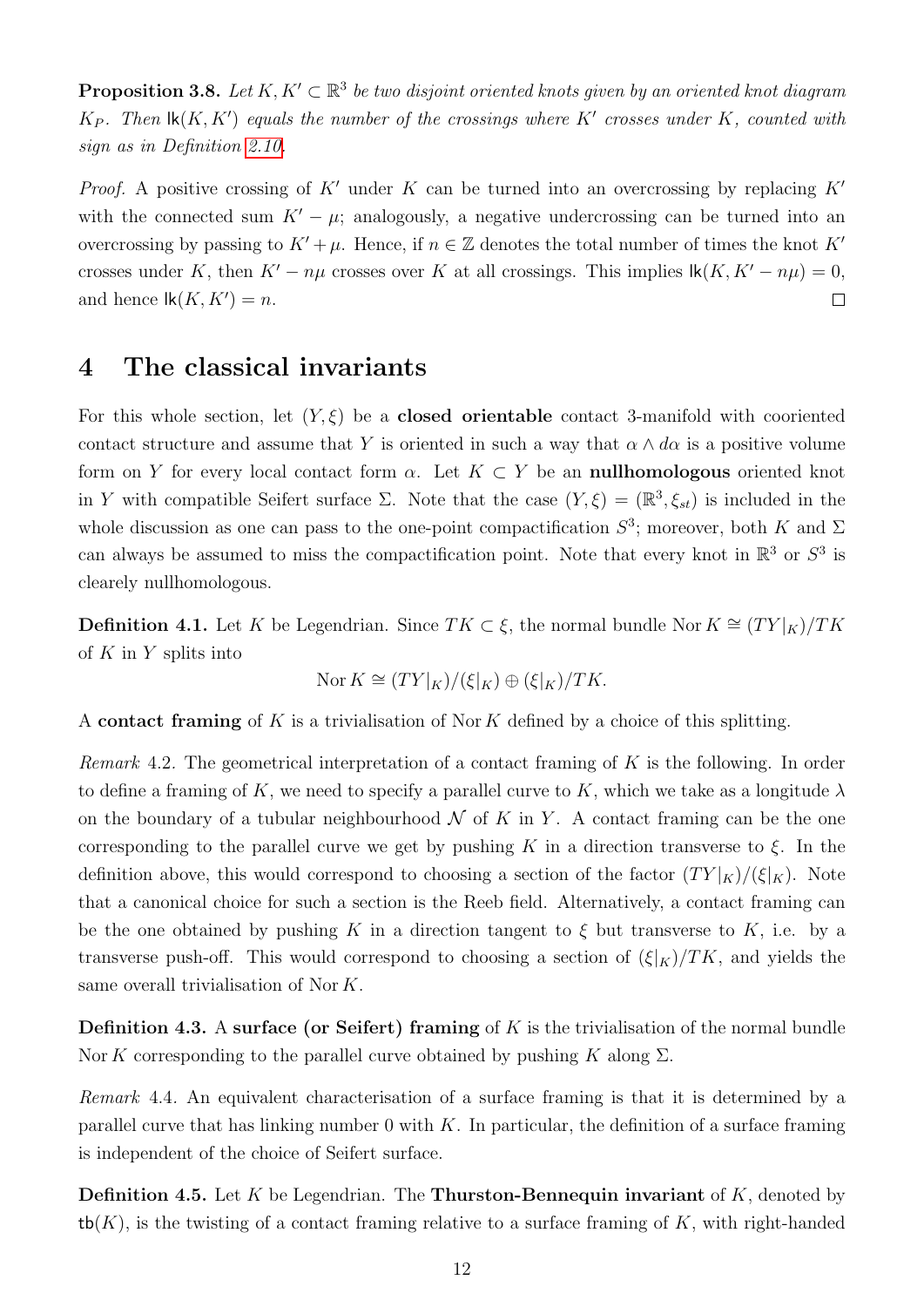twists being counted positively. In other words, if we choose a vector field along K transverse to  $\xi$ , such as the Reeb field, and define a parallel knot K' by pushing K along this vector field, then

$$
\mathsf{tb}(K) = \mathsf{lk}(K, K'),
$$

where  $K'$  is given the orientation that makes  $K$  and  $K'$  isotopic as oriented knots.

*Remark* 4.6. It follows from Proposition [2.4](#page-7-0) that  $\text{tb}(K)$  is indeed invariant under Legendrian isotopies of K. Moreover, observe that  $\mathsf{tb}(K)$  does not depend on the choice of orientation on K.

<span id="page-12-1"></span>**Example 4.7.** Consider  $S^3 \subset \mathbb{R}^4$  with its standard contact structure  $\xi_{st} = \ker \alpha$ , where

$$
\alpha = x_1 dy_1 - y_1 dx_1 + x_2 dy_2 - y_2 dx_2,
$$

consider the Legendrian unknot

$$
K = \{x_1^2 + x_2^2 = 1, \ y_1 = y_2 = 0\}.
$$

This circle bounds the 2-disc

$$
\Sigma := \{x_1^2 + x_2^2 + y_1^2 = 1, \ y_1 \ge 0, \ y_2 = 0\},\
$$

so the surface framing of K is given by the vector field  $\partial_{y_1}$  (or equivalently  $\partial_{y_2}$ ). In order to compute  $\text{tb}(K)$ , we choose an orientation of K, say the one defined by the unit tangent vector field  $T := x_1 \partial_{x_2} - x_2 \partial_{x_1}$ . Along K, the volume form  $\alpha \wedge d\alpha$  on  $S^3$  takes the form

$$
(\alpha \wedge d\alpha)|_K = 2x_1 dy_1 \wedge dx_2 \wedge dy_2 + 2x_x dy_2 \wedge dx_1 \wedge dy_1.
$$

The interior product of this volume form with T is  $-2dy_1 \wedge dy_2$ . So with respect to the chosen orientation of K, the oriented surface framing is given by the ordered basis  $(\partial_{y_2}, \partial_{y_1})$ . The vector field  $N := x_1 \partial_{y_2} - x_2 \partial_{y_1}$  along K lies in  $\xi_{st}$ , and together with T spans the contact distribution. Therefore, tb(K) is given by the number of rotations of N relative to the ordered basis  $(\partial_{y_2}, \partial_{y_1})$ as we traverse K once in the chosen positive direction, which is easily seen to be  $\mathsf{tb}(K) = -1$ .

<span id="page-12-0"></span>**Example 4.8.** In the front projection picture for Legendrian knots in  $(\mathbb{R}^3, \xi_{st})$ , consider the "shark" K, see Figure 3. Since the vector field  $\partial_z$  is everywhere transverse to the standard contact structure  $\xi_{st} = \ker(dz + xdy)$ , a parallel Legendrian knot K' corresponding to the contact framing is simply given by pushing the front projection of the knot in the z-direction. In this particular example we find that  $\mathsf{tb}(K) = \mathsf{lk}(K, K') = -2$ .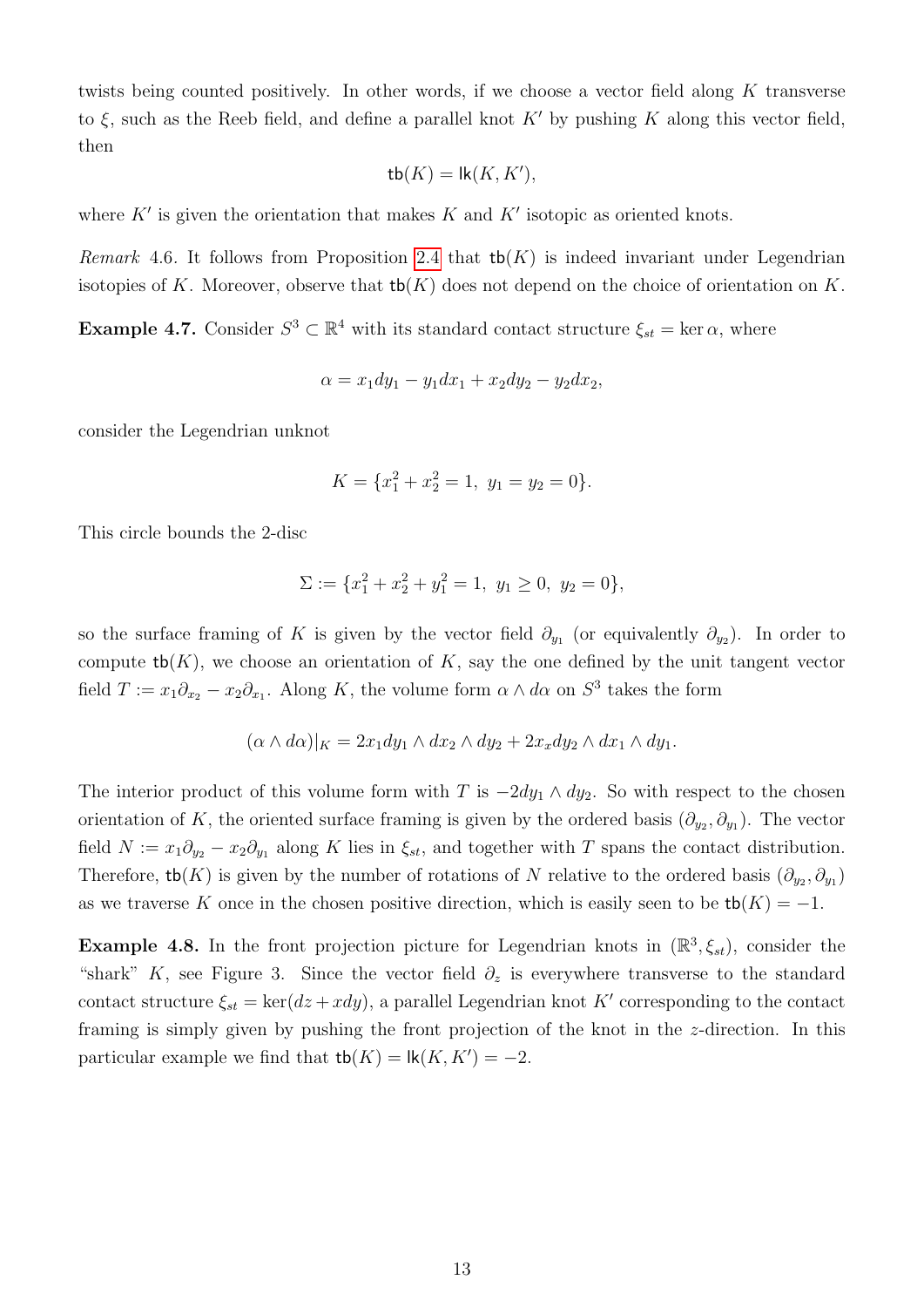

Figure3: ([\[Gei08\]](#page-19-0)) Front projection of a topological unknot K with  $tb(K) = -2$ .

We want to generalise this example and give a recipe for computing the Thurston-Bennequin invariant of a Legendrian knot in standard  $\mathbb{R}^3$  from its front or Lagrangian projection.

<span id="page-13-0"></span>**Proposition 4.9.** Let  $K \subset (\mathbb{R}^3, \xi_{st})$  be Legendrian and denote by  $K_F$  the knot diagram of K obtained by the front projection. Then

$$
\mathsf{tb}(K) = \mathsf{write}(K_F) - \frac{1}{2} \mathsf{cusps}(K_F).
$$

*Proof.* We compute  $\text{tb}(K)$  as in Example [4.8,](#page-12-0) i.e. we define a parallel copy K' of K, with the induced orientation, by pushing K in the z-direction, and then compute  $\mathsf{tb}(K)$  as linking number  $lk(K, K')$ . That linking number can be computed by counting the crossings of  $K'$  under K with sign. It is easy to see that a self-crossing of K will contribute a crossing of  $K'$  under K of the same sign, a cusp on the right will give a negative crossing of  $K'$  under K, and a cusp on the left will give a crossing of  $K'$  over K. Since there are as many cusps on the left as cusps on the right. the claimed formula follows.  $\Box$ 

**Proposition 4.10.** Let  $K \subset (\mathbb{R}^3, \xi_{st})$  be Legendrian and denote by  $K_L$  the knot diagram of K obtained by the Lagrangian projection. Then

$$
\mathsf{tb}(K) = \mathsf{write}(K_L).
$$

*Proof.* The parallel copy  $K'$  of K may be obtained by pushing K in a direction tangent to  $\xi_{st}$  and transverse to K. Under the Lagrangian projection,  $\xi_{st}$  projects isomorphically onto the  $(x, y)$ -plane. This implies that the image of K' under the projection can be represented as parallel to the image of K in the  $(x, y)$ -plane. The result now follows from Proposition [3.8.](#page-10-0)  $\Box$ 

Let  $[\Sigma] \in H_2(Y,K)$  for the relative homology class represented by  $\Sigma$ . Notice that not all relative homology classes can be represented in this way, since by definition  $\Sigma$  is assumed to be connected, and its orientation is fixed by that of K. As a surface with boundary,  $\Sigma$  retracts to its 1-skeleton, which by the classification of surfaces is a bouquet of 2g copies of  $S^1$ . Since the only orientable vector bundle of rank 2 over  $S<sup>1</sup>$  is the trivial one, we can find a trivialisation of  $\xi|_{\Sigma}$  which is compatible with the given orientation of  $\xi$ . Let  $\gamma: S^1 \to K \subset Y$  be an orientation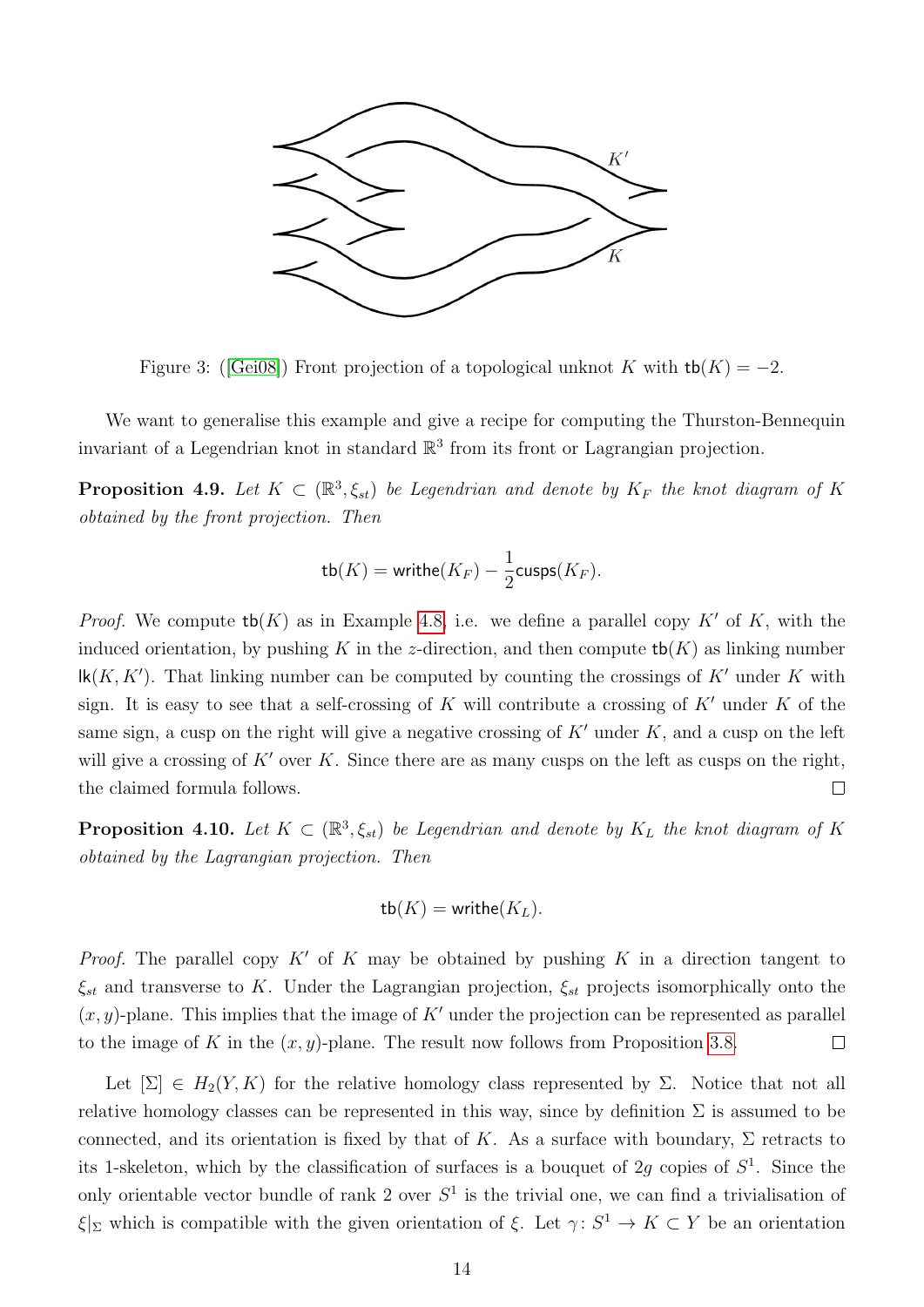preserving parametrisation of K. If K is Legendrian, given an oriented trivialisation  $\xi|_{\Sigma} = \Sigma \times \mathbb{R}^2$ there is an induced map  $\gamma' : S^1 \to \mathbb{R}^2 \setminus \{0\}.$ 

**Definition 4.11.** Let K be Legendrian. The **rotation number** relative to  $\Sigma$  is defined as

$$
\mathsf{rot}(K,[\Sigma]) := \deg(\gamma'),
$$

where deg denotes the degree. In other words,  $rot(K, |\Sigma|)$  counts the number of rotations of the positive tangent vector to K relative to the trivialisation of  $\xi|_{\Sigma}$  as we go once around K.

*Remark* 4.12. By Proposition [2.4](#page-7-0) we have that  $\text{rot}(K, [\Sigma])$  is invariant under Legendrian isotopies. However, in contrast with the Thurston-Bennequin invariant, the rotation number does depend on the choice of orientation of K. If K denotes K with reversed orientation, we have  $\text{rot}(K, [\Sigma]) =$  $-\text{rot}(\overline{K}, -[\Sigma])$ . Also, the sign of the rotation number depends on the choice of orientation for  $\xi$ . Remark 4.13. It turns out that the rotation number  $rot(K, [\Sigma])$  does not depend on the choice of trivialisation of  $\xi|_{\Sigma}$ , see [\[Gei08,](#page-19-0) Lemma 3.5.14]. Moreover, if  $\xi$  has zero Euler class (which is true if  $\xi$  is a trivial bundle) then  $\text{rot}(K, [\Sigma])$  is independent on the class  $[\Sigma] \in H_2(Y, K)$  representing  $\Sigma$ , thus we simply write  $\text{rot}(K)$ , see [\[Gei08,](#page-19-0) Proposition 3.5.15]. This discussion applies in particular to  $(\mathbb{R}^3, \xi_{st})$  and  $(S^3, \xi_{st})$ .

**Example 4.14.** Consider the standard Legendrian unknot K in  $(S^3, \xi_{st})$  as in Example [4.7.](#page-12-1) The vector field

$$
x_1\partial_{x_2}-x_2\partial_{x_1}+y_2\partial_{y_1}-y_1\partial_{y_2}
$$

is a nowhere vanishing section of  $\xi_{st}$  that coincides along K with the tangent vector field T to K. This shows that  $\text{rot}(K) = 0$ .

The next proposition gives a formula for computing the rotation number of a knot from its front projection. Notice that the orientation of  $K$  allows us to speak of cusps being oriented upwards or downwards.

**Proposition 4.15.** Let K be Legendrian in  $(\mathbb{R}^3, \xi_{st})$ . Then

$$
\mathsf{rot}(K) = \frac{1}{2}(\mathsf{cusps}_-(K) - \mathsf{cusps}_+(K)),
$$

where cusps<sub>+</sub> $(K)$  denotes the total number of upwards/ downwards oriented cusps in the front projection of K.

*Proof.* Note that  $e_1 := \partial_x$  and  $e_2 := \partial_y - x\partial_z$  define a positively oriented trivialisation of  $\xi_{st}$ . Thus  $rot(K)$  can be computed by counting with sign how often the positive tangent vector to K crosses  $e_1$  as we travel once along K. Since x equals the negative slope of the front projection, points of K where the positive tangent vector equals  $e_1$  are exactly the left cusps oriented downwards and the right cusps oriented upwards. At a left cusp oriented downwards, the tangent vector to K, expressed in terms of  $e_1, e_2$ , changes from having a negative component in the  $e_2$ -direction to a positive one, i.e. such a cusp yields a positive contribution to  $\text{rot}(K)$ . Analogously, one sees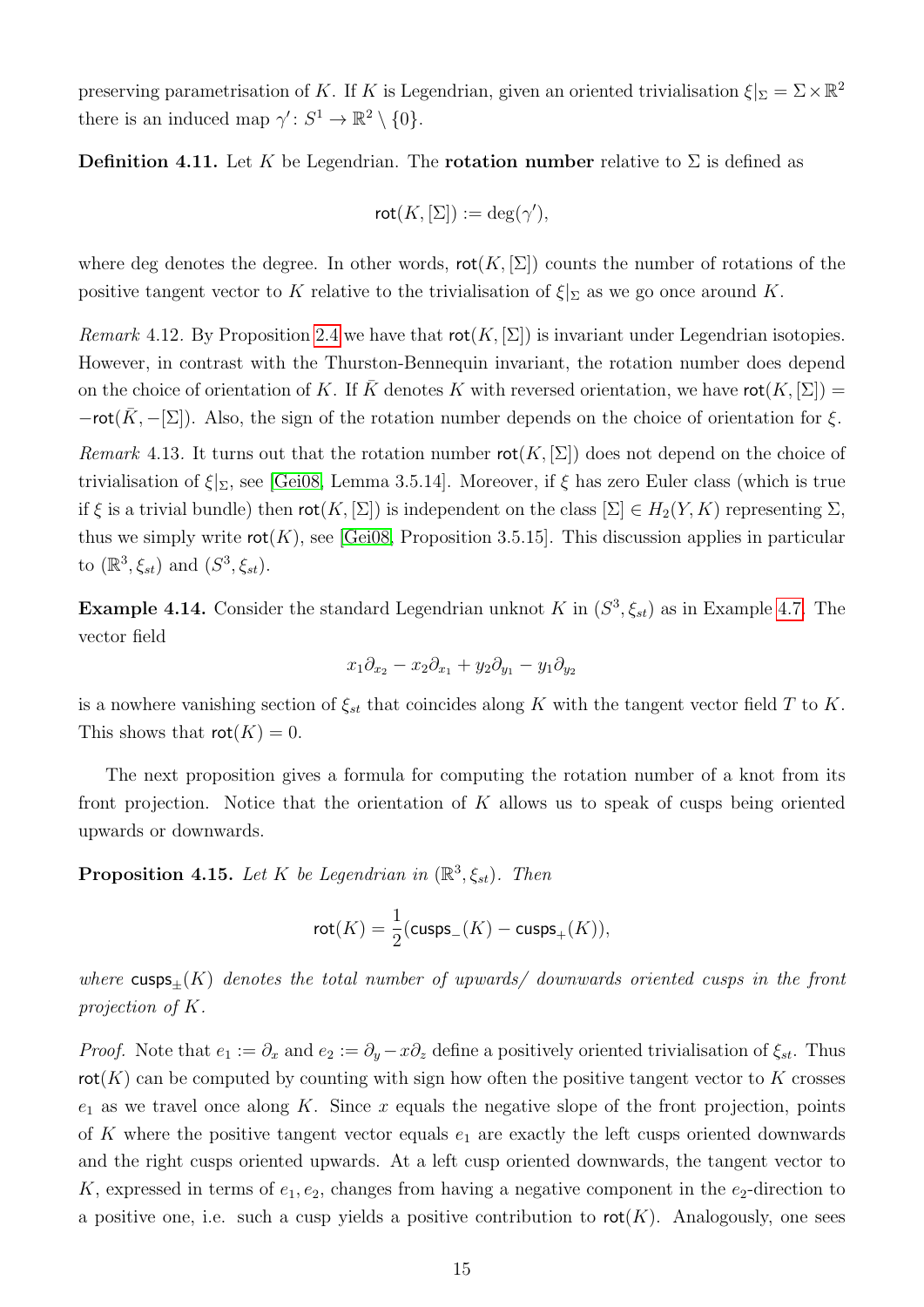that a right cusp oriented upwards gives a negative contribution to the rotation number, thus the claim follows.  $\Box$ 

**Proposition 4.16.** Let K be Legendrian, parametrised by  $\gamma: S^1 \to K \subset \mathbb{R}^3$  in  $(\mathbb{R}^3, \xi_{st})$  and  $\gamma_L$ its Lagrangian projection. Then

$$
\mathsf{rot}(K) = \deg(\gamma'_L).
$$

*Proof.* Since a global trivialisation of  $\xi$  is given by the vector fields  $\partial_x$  and  $\partial_y - x\partial_z$ , rot( $\gamma_L$ ) can be computed by counting with sign how often  $\gamma'_{L}$  crosses  $e_1$ .  $\Box$ 

We now introduce some relations between the two classical invariants of Legendrian knots that we introduced. In particular, the Thurston-Bennequin invariant and the rotation number of a homologically trivial Legendrian knot in a tight contact 3-manifold give a lower bound to the Euler characteristic of a Seifert surface for the knot, see [\[Gei08,](#page-19-0) Theorem 6.6.36].

<span id="page-15-1"></span>Theorem 4.17 (Legendrian Bennequin Inequality). Let K be Legendrian in a tight contact 3-manifold with compatible Seifert surface  $\Sigma$ . Then

$$
tb(K) + |rot(K)| \leq -\chi(\Sigma),
$$

where  $\chi(\Sigma)$  denotes the Euler characteristic of  $\Sigma$ .

**Example 4.18.** When K is the unknot, we may take the Seifert surface  $\Sigma$  to be a disc. So the Bennequin inequality reads

$$
t\mathsf{b}(K) + |\mathsf{rot}(K)| \leq -1.
$$

This yields the restriction  $\mathsf{tb}(K) \leq -1$ .

The following result states that in a tight contact 3-manifold, the Thurston-Bennequin invariant and the rotation number completely characterise topologically trivial Legendrian knots, see [\[EF98\]](#page-19-2).

<span id="page-15-0"></span>**Theorem 4.19** (Eliashberg-Fraser). Let  $K, K'$  be two topologically trivial Legendrian knots in a tight contact 3-manifold. Then, K and K' are Legendrian isotopic if and only if  $\mathsf{tb}(K) = \mathsf{tb}(K')$ and  $\text{rot}(K) = \text{rot}(K')$ .

Remark 4.20. This result has been extended to some topologically non-trivial knot types by Etnyre and Honda [\[EH01\]](#page-19-3). In general, however, the classical invariants do not suffice for classifying Legendrian knots in a given knot type.

**Definition 4.21.** Let K be transverse. We choose a non-vanishing section X of  $\xi|_{\Sigma}$  and push K in the direction of X to obtain a parallel copy  $K'$  of K. We orient  $K'$  with the corresponding orientation on K. Then the **self-linking number** of K relative to  $\Sigma$  is defined as

$$
\mathsf{sl}(K,\Sigma) := \mathsf{lk}(K,K').
$$

*Remark* 4.22. The number  $\mathsf{sl}(K,\Sigma)$  is invariant under transverse isotopies, see [\[Gei08,](#page-19-0) Theorem 2.6.12]. It turns out that that  $\mathsf{sl}(K,\Sigma)$  is independent of the choice of X, see [\[Gei08,](#page-19-0) Remark 3.5.29]. As for the rotation number of Legendrian knots, if  $\xi$  has zero Euler class, then  $\mathsf{sl}(K,\Sigma)$ is independent on  $\Sigma$ , in this case we simply write  $\mathsf{sl}(K)$ , see [\[Gei08,](#page-19-0) Proposition 3.5.30].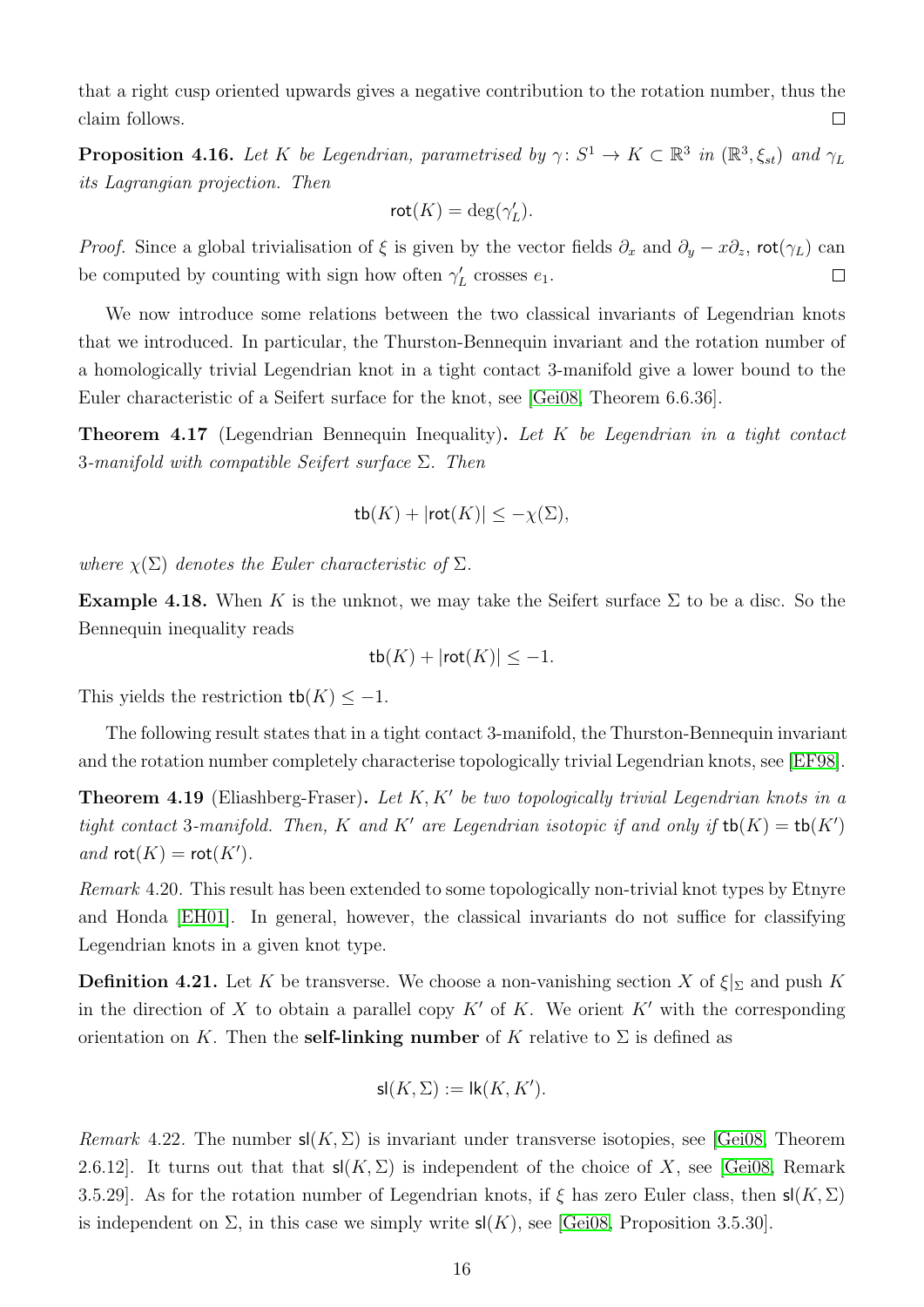**Proposition 4.23.** Let  $K \subset (\mathbb{R}^3, \xi_{st})$  be transverse and denote by  $K_F$  the knot diagram given by its front projection. Then

$$
\mathsf{sl}(K) = \mathsf{write}(K_F).
$$

Proof. This argument is completely analogous to that used for proving Proposition [4.9.](#page-13-0) We can take  $X = \partial_x$  in the definition of  $\mathsf{sl}(K)$ . This means that K' is obtained from K by pushing it vertically with respect to the front projection. Hence, by a small isotopy we may assume that the front projection of  $K'$  is a parallel curve to the front projection of  $K$ . We then observe that each crossing of the front projection of K contributes a crossing of  $K'$  underneath K of the corresponding sign. The result follows by Proposition [3.8.](#page-10-0)  $\Box$ 

Remark 4.24. The analogue of Theorem [4.19](#page-15-0) for transverse knots has been proved by Eliashberg [\[Eli93\]](#page-19-4): topologically trivial transverse knots in a tight contact 3-manifold with the same self-linking number are transverse isotopic.

The following result gives a useful relation between the three invariants we have seen, see [\[Gei08,](#page-19-0) Proposition 3.5.36].

**Proposition 4.25.** Let K be Legendrian in a contact 3-manifold. Let  $K_{\pm}$  be the positive/negative transverse push-off of K. We may regard  $\Sigma$  also as a Seifert surface of  $K_{\pm}$  since K and  $K_{\pm}$  are topologically isotopic. Then

$$
\mathsf{sl}(K_\pm,\Sigma)=\mathsf{tb}(K)\mp\mathsf{rot}(K,[\Sigma]).
$$

The following result is the analogous of Theorem [4.17](#page-15-1) for transverse knots, see [\[Gei08,](#page-19-0) Theorem 4.6.34].

**Theorem 4.26** (Transverse Bennequin Inequality). Let K be transverse in a tight contact 3-manifold. Then

$$
\mathsf{sl}(K) \le -\chi(\Sigma).
$$

## 5 Lagrangian Cobordism between Legendrian Knots

We now shift our attention to Lagrangian cobordisms between Legendrian knots in contact 3-manifolds. We see that the classical invariants of Legendrian knots give obstructions to the existence of a Lagrangian cobordism in  $(\mathbb{R}^3, \xi_{st})$ .

**Definition 5.1.** Let Y be a closed oriented 3-manifold with positive contact structure  $\xi$ , i.e.  $\alpha \wedge d\alpha$  is a positive volume form on Y for every contact form  $\alpha$ . Let  $(M, \omega) := (\mathbb{R} \times Y, d(e^s \alpha))$ be the simplectisation of Y. Let  $\Sigma$  be a compact orientable surface with two distinct points  $p^$ and  $p^+$  removed. Let  $(s^-,\theta) \in (-\infty,-T) \times S^1$  and  $(s^+,\theta) \in (T,+\infty) \times S^1$  for some fixed  $T > 0$ be cylindrical coordinates around  $p^-$  and  $p^+$  respectively. Let  $\gamma^-$ ,  $\gamma^+$ :  $S^1 \to Y$  be homologically trivial Legendrian knots in  $Y$ . Then

•  $\gamma^-$  is Lagrangian cobordant to  $\gamma^+$ , denoted by  $\gamma^- \prec_{\Sigma} \gamma^+$ , if there exists a Lagrangian embedding  $L: \Sigma \to \mathbb{R} \times Y$  such that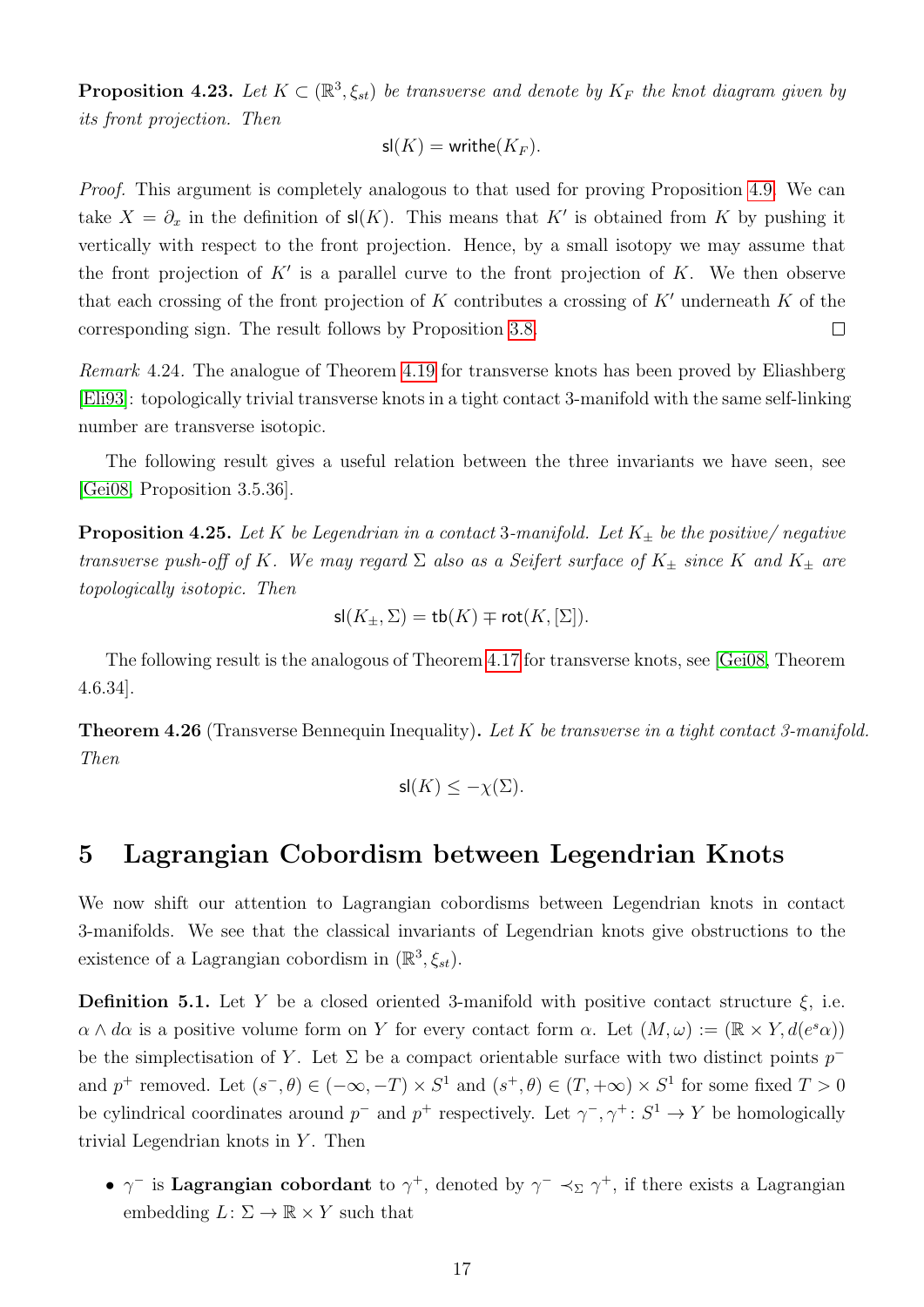- 1.  $\forall (s^-,\theta) \in (-\infty,-T) \times S^1 : L(s^-,\theta) = (s^-,\gamma^-(\theta))$  and 2.  $\forall (s^+, \theta) \in (T, +\infty) \times S^1 : L(s^+, \theta) = (s^+, \gamma^+(\theta)).$
- $\gamma^-$  is Lagrangian concordant to  $\gamma^+$  if  $\gamma^- \prec_{\Sigma} \gamma^+$  and  $\Sigma$  is homeomorphic to a cylinder; we denote this particular case by  $\gamma^- \prec \gamma^+$ .



Figure4: ([\[Cha10\]](#page-19-5)) Lagrangian concordance:  $\gamma^- \prec \gamma^+$ .

Remark 5.2. The previous definition is motivated by the following: every  $\mathbb{R}$ -invariant Lagrangian submanifold in  $M$  projects to a Legendrian submanifold of  $Y$ , and any Legendrian submanifold lifts to an R-invariant Lagrangian submanifold. In particular any Legendrian submanifold is Lagrangian concordant to itself.

However, for the theory of Lagrangian concordance to be more intimately related to Legendrian knot theory, we want a relation up to Legendrian isotopy rather than a relation on the Legendrian submanifolds themselves. Indeed, it turns out that that any Legendrian isotopy in the contact manifold Y gives rise to a Lagrangian cylinder in the symplectisation  $M$ , see [\[Cha10,](#page-19-5) Theorem 1.1].

The following result can be found in [\[Cha10,](#page-19-5) Theorem 1.2].

<span id="page-17-0"></span>**Theorem 5.3** (Chantraine). Let  $K^-, K^+ \subset (\mathbb{R}^3, \xi_{st})$  be Legendrian knots and assume that  $K^- \prec_{\Sigma}$  $K^+$ . Then the following holds:

$$
1. \ \mathrm{rot}(K^-) = \mathrm{rot}(K^+),
$$

2. 
$$
\text{tb}(K^+) - \text{tb}(K^-) = -\chi(\Sigma) = 2g(\Sigma)
$$
, where  $g(\Sigma)$  denotes the genus of  $\Sigma$ .

Example 5.4. In particular, there does not exist a Lagrangian cobordism between the Legendrian knots in the following picture (where the knots are represented by their front projections), since the two knots have different rotation numbers.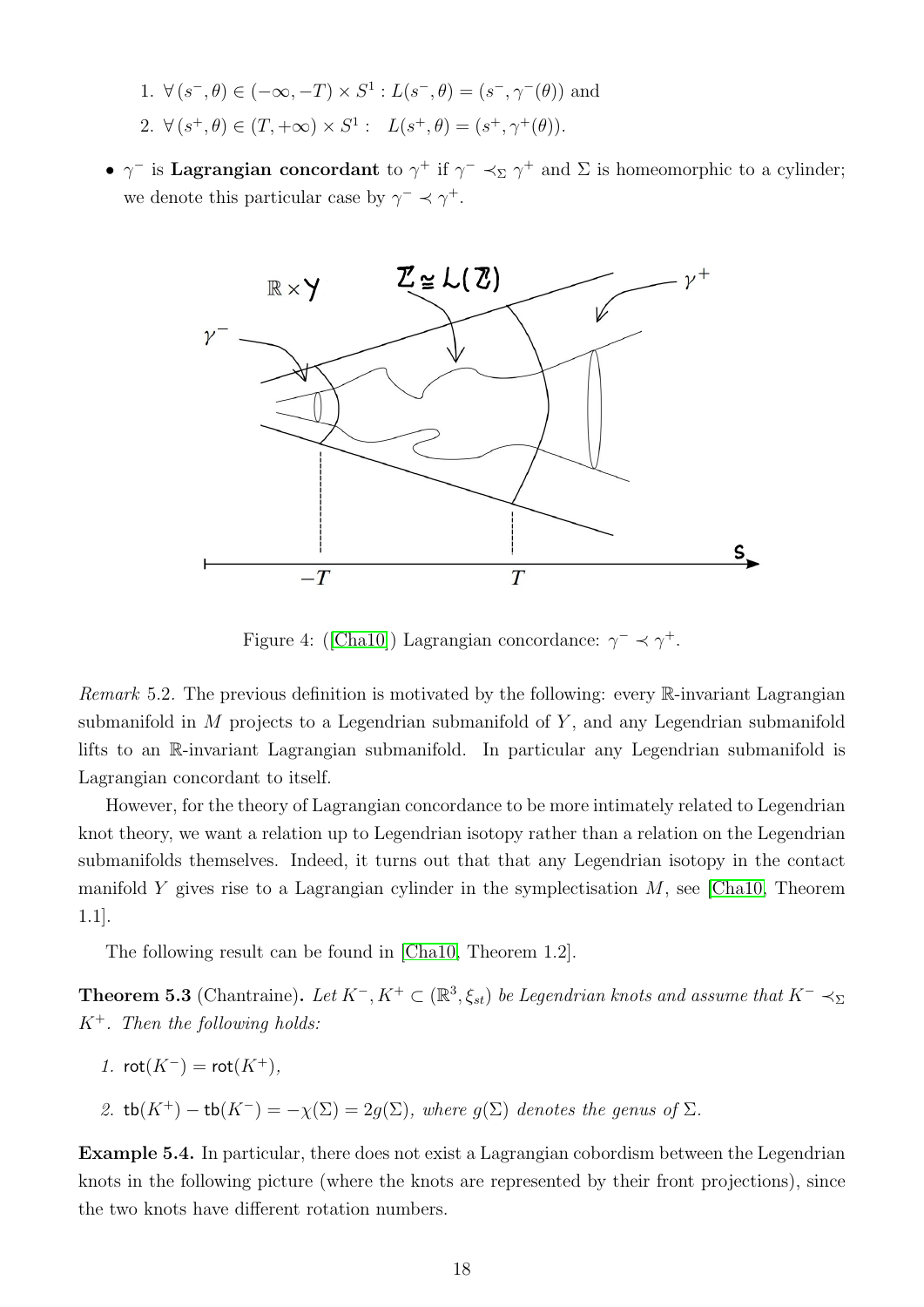

Figure5: ([\[Tra12\]](#page-19-6))  $\mathsf{rot}(K^+) = 1$  and  $\mathsf{rot}(K^-) = 0$ .

On the other side, Theorem [5.3](#page-17-0) does not rule out the possibility of a Lagrangian cobordism between the Legendrian knots in the following picture.



Figure6: ([\[Tra12\]](#page-19-6))  $\text{tb}(K^+) = 1, \text{rot}(K^+) = 0$  and  $\text{tb}(K^-) = -1, \text{rot}(K^-) = 0$ .

However, if such Lagrangian cobordism exists, it must have genus equal to 1. This is in contrast to the smooth situation, where one can increase the genus by merely adding handles to a cobordism. This indicates a rigidity/efficiency of Lagrangian cobordisms.